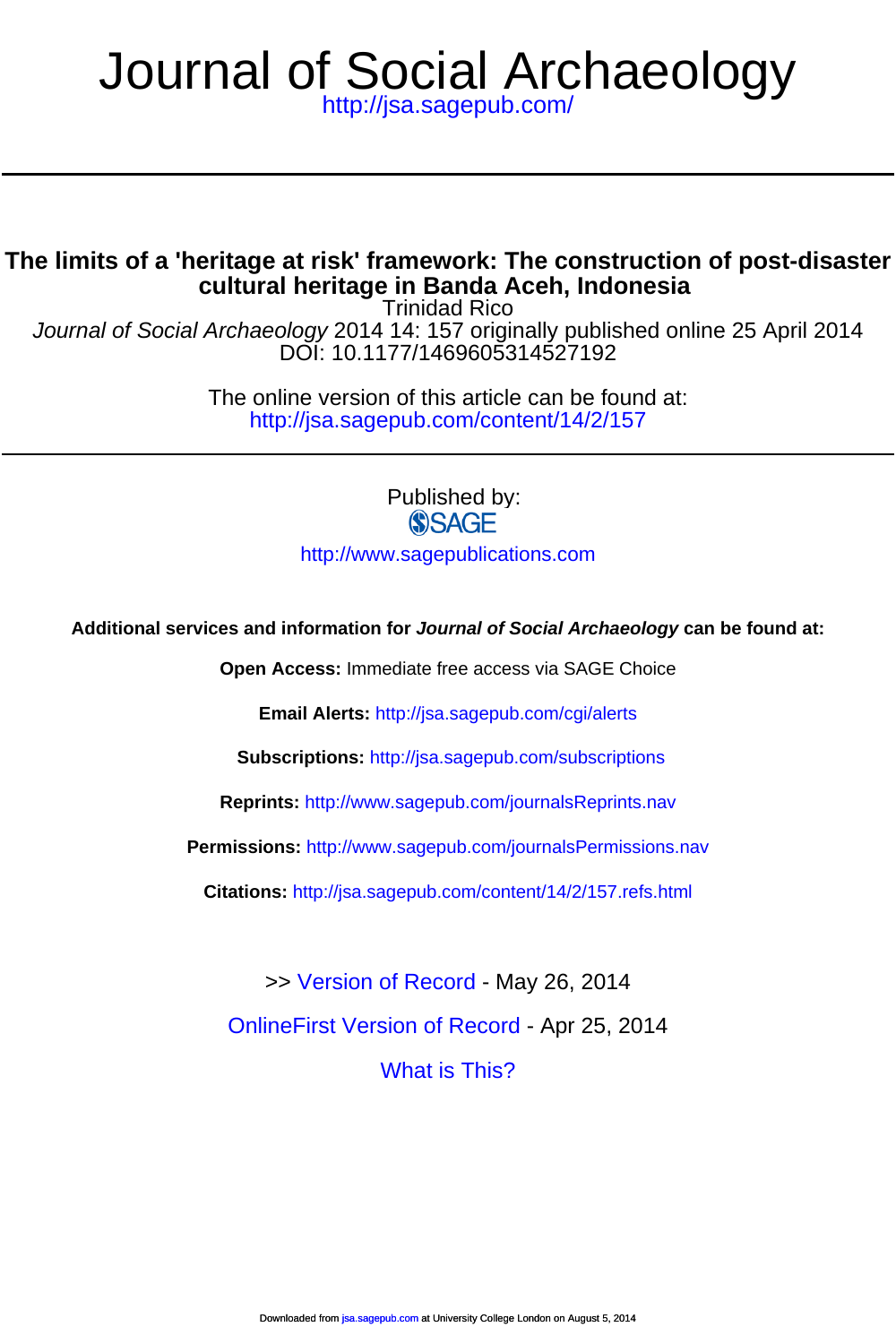

Article

The limits of a 'heritage at risk' framework: The construction of post-disaster cultural heritage in Banda Aceh, Indonesia

Journal of Social Archaeology 2014, Vol. 14(2) 157–176 (C) The Author(s) 2014 Reprints and permissions: sagepub.co.uk/journalsPermissions.nav DOI: 10.1177/1469605314527192 jsa.sagepub.com



## Trinidad Rico

Heritage Studies, UCL Qatar, Hamad bin Khalifa University, Doha, Qatar

#### Abstract

This paper discusses what it means to label heritage as being 'at risk' in post-disaster landscapes in the city of Banda Aceh, Indonesia, following the 2004 Indian Ocean tsunami. It questions the relevance of a 'heritage at risk' framework, pointing out the issues associated with starting from this popular threat-based model of preservation in the aftermath of near or total destruction. By challenging the hegemony of a 'heritage at risk' rhetorical device that constructs heritage typologies, this debate focuses instead on the emergence and mastering of new heritage in post-tsunami Aceh, and the ways in which a shift in focus is able to document and preserve the emergence of unique heritage constructs and priorities. This paper promotes the study of heritage as a performance that transcends an emphasis on victimhood, toward framing a heritage construct that is productive and dynamic, a steward for post-disaster identities.

#### Keywords

critical heritage, post-colonial, heritage at risk, disasters, Southeast Asia

Corresponding author:

Trinidad Rico, Lecturer in Heritage Studies, UCL Qatar, P.O. Box 25256, Georgetown Building, Education City, Georgetown Building, Education City, Doha, Qatar. Email: t.rico@ucl.ac.uk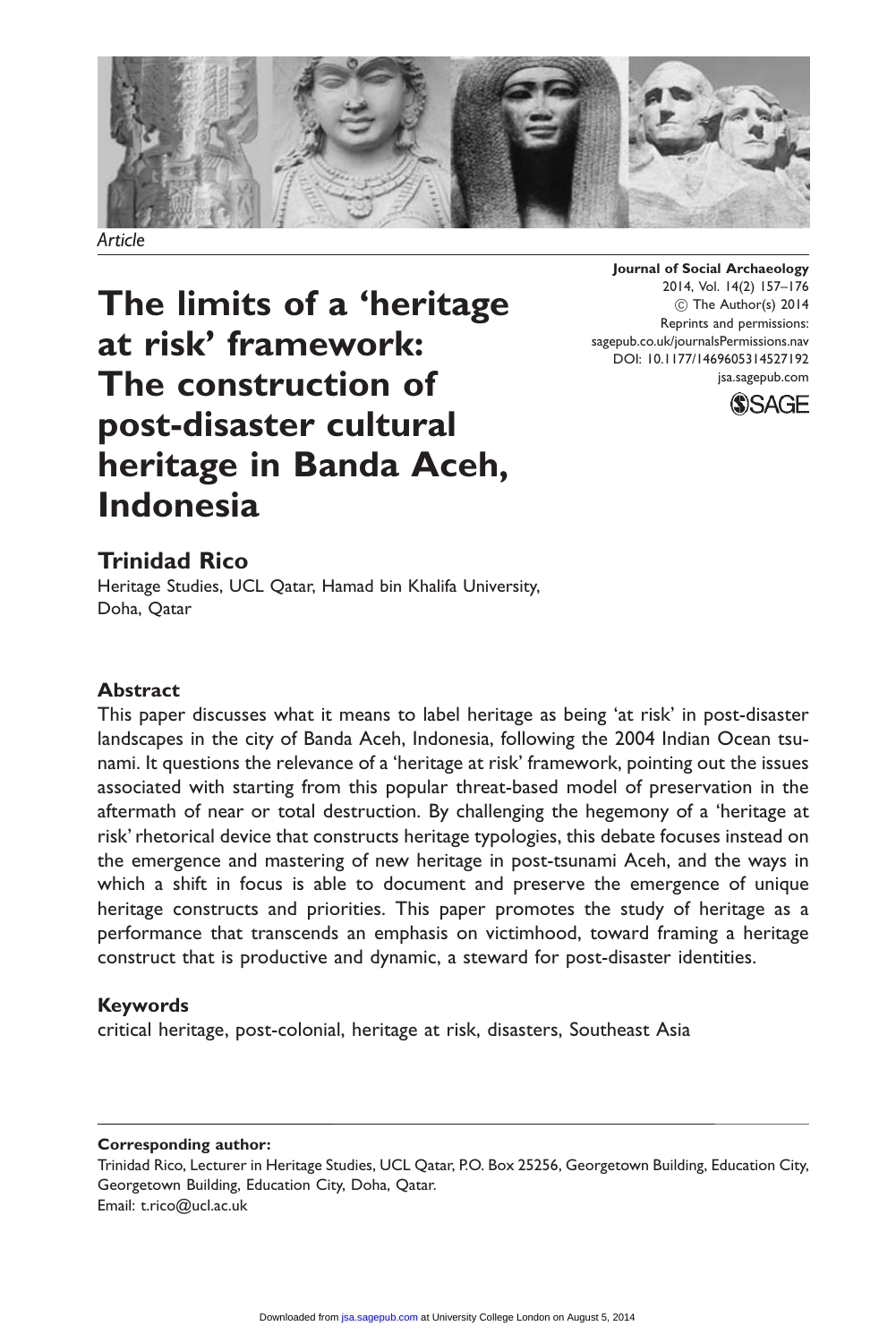### 'At risk from what?'

Tension was high in the hallways of the 2008 General Assembly of the International Council for Monuments and Sites (ICOMOS), in Quebec, as Italy was rumored to be mismanaging its heritage resource. Informally, a delegate of ICOMOS Italy questioned the validity of these claims on the grounds that they had been heard from a member of the Sri Lankan delegation. This accusation was likely part and parcel of ongoing concerns with some of Italy's most iconic heritage sites, such as the many 'archaeo-emergencies' of Pompeii that were reported that year (Nadeau, 2011). In a network of experts such as is ICOMOS, it is not rare for delegations and delegates themselves to disagree on the state of conservation and fate of different heritage sites (Meskell, 2012). However, the norm is for more heritage-savvy nations to place judgment on the state of conservation and management of nations less experienced in terms of heritage expertise and resources. This awkward reaction to an expert opinion originating from or endorsed by the Global South reflects a perception of heritage expertise across the globe that is predominantly biased against the expertise of specific regions, perpetuating a very rigid geography of heritage authority that may be subjective and chronologically antiquated.

In this imagined map and predominant rhetoric, Asia is naturally and firmly situated as a territory whose heritage is anticipated to be at risk. The landscape of post-tsunami reconstruction in Banda Aceh, Indonesia, with visible and widespread destruction of the urban and natural fabric, and a growing concern with risk assessment and mitigation in humanitarian work, provides an inviting context for concerns with 'heritage at risk'. Precisely because of this, I opened one of my field seasons with a simple question to one of my most trustworthy and respected informants, a heritage expert himself: 'is *heritage at risk?*' He replied, almost amused by the ruinous surroundings, 'at risk from what?' This exchange suggests that, however well-founded the concept of 'heritage at risk' appears to be through expert languages and instruments at the core of disciplinary networks, the transmission of this concept to the peripheries of these networks may be ineffective for understanding and contributing to the construction of heritage. With this ethnographic moment as a starting point, this discussion questions the validity of transporting an expert conversation and rhetoric unchecked into the unique concerns of a post-disaster heritage landscape.

Theoretically, this paper discusses the operational limitations of conceptualizing heritage within a framework dominated by threat assessment and management, challenging the validity of blanket 'at risk' categorizations that are not constructed locally. It considers therefore how risk assessment may be irreconcilable with local constructions of cultural heritage that are rooted in specific understandings of destruction, decay, and impermanence that would require a re-definition of risk categories altogether. I argue that an unquestionable embrace of a lingua franca driven by risk constructs is potentially destructive to emerging heritage discourses in a post-disaster re-description of heritage value, which may deviate from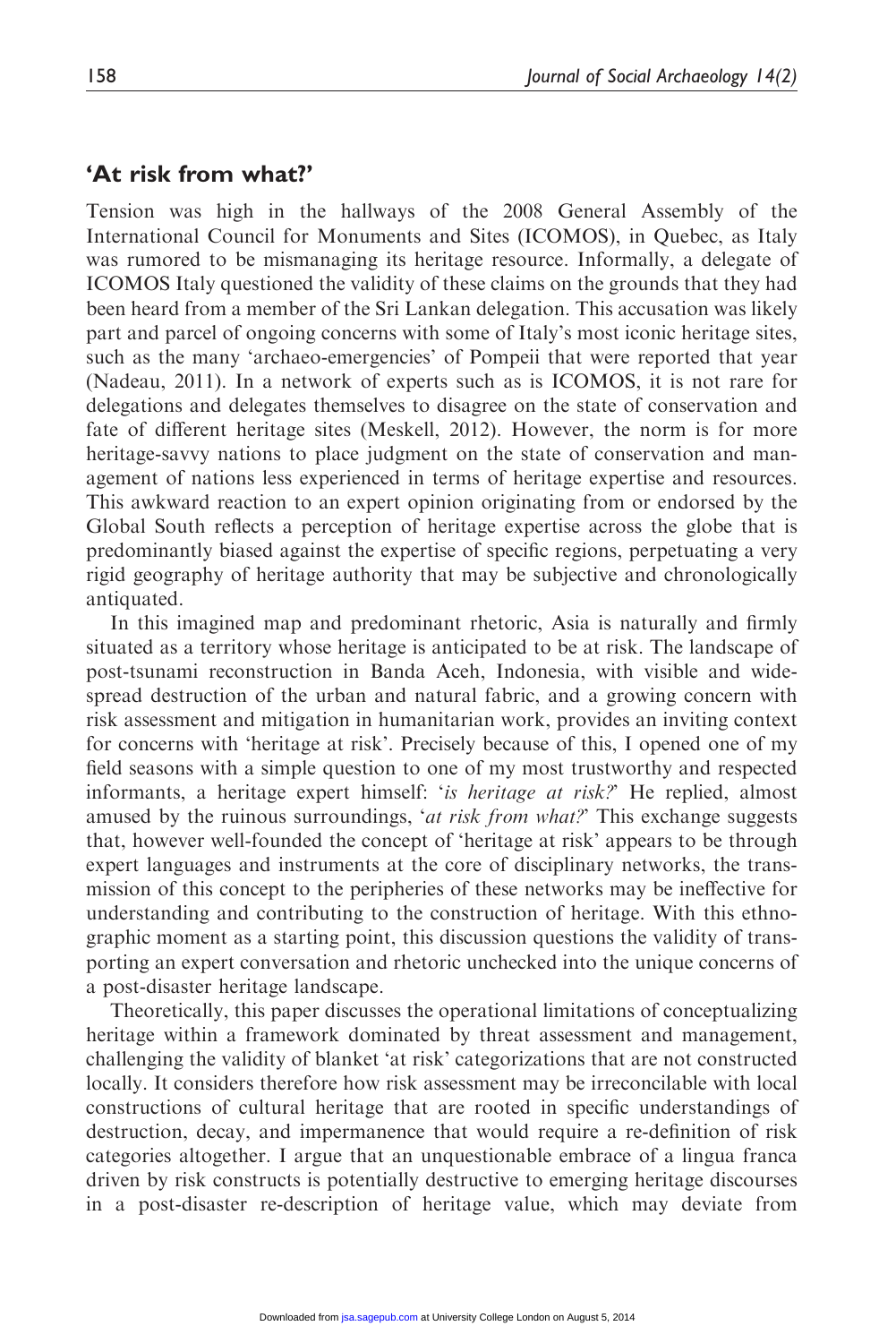established sets of concepts, categories, and priorities, in which the emphasis on risk is key.

I set this debate within the heritage developments taking place in the city of Banda Aceh in westernmost Indonesia, a city hit by the worst natural disaster in its history in late 2004, the Indian Ocean earthquake and tsunami. The combined damage of this catastrophe left much of the city in ruins, making the question of the extent of 'heritage at risk' one that required significant repositioning in specific temporal, geographical and contextual scales. I argue throughout this paper that the uncritical deployment of a 'heritage at risk' rationale marginalizes the emergence of places of heritage value in the process of legitimization of the reconstructed cultural landscapes of Banda Aceh. An emphasis on heritage that is perceived to be at risk may prevent the valorization and protection of locally grown heritage incarnations that do not comply with established global understandings of heritage constructs. The discussions in this paper take place in a changing landscape of ongoing structural, political, and cultural reconstruction, as re-interpreted identities are formally and informally embedded into the palimpsest of an Acehnese tradition of adaptation and resilience. I use as examples several monuments that have over a short time escalated to have status as places of heritage significance and performance.

## Post-disaster heritage discourses

The statements circulated by heritage preservation organizations in the days after the 2004 tsunami reflected a set of objectives that is familiar: an urgency to save historic landscapes, highlighting the contribution that cultural heritage preservation can have to emotional well-being. This argument often invokes a psychological and socio-cultural need of communities to experience familiar environments, the importance of the preservation of memory through the restoration of urban landscapes, and the role of heritage as an anchor that retains identity and engenders and strengthens a psychology of survival and recovery in the face of great destruction (U.S. National Committee of the International Council on Monuments and Sites [US/ICOMOS], 2005). Yet, however much this role has been bestowed on cultural heritage in post-disaster and post-conflict contexts, contributing to the dominant understanding and management of heritage at risk, it is a role whose specific relevance to cultural heritage has been marginally explored, for example, through the significance of space and the built environment in the re-emergence of community identity following a natural disaster (Oliver-Smith, 2006).

Comparatively, the study of cultural heritage in the context of man-made disasters has garnered and continues to garner significantly more attention. The role of heritage in post-conflict and war has yielded rich debates, particularly ones that challenge the universality of heritage appraisals, revealing with more transparency the politics of destruction and reconstruction in which the context of heritage exists. In fact, destruction in the context of conflict and war may be seen as a catalyst for the growing awareness of the politicization of cultural heritage and an increased theorization of the heritage construct. In particular, challenges have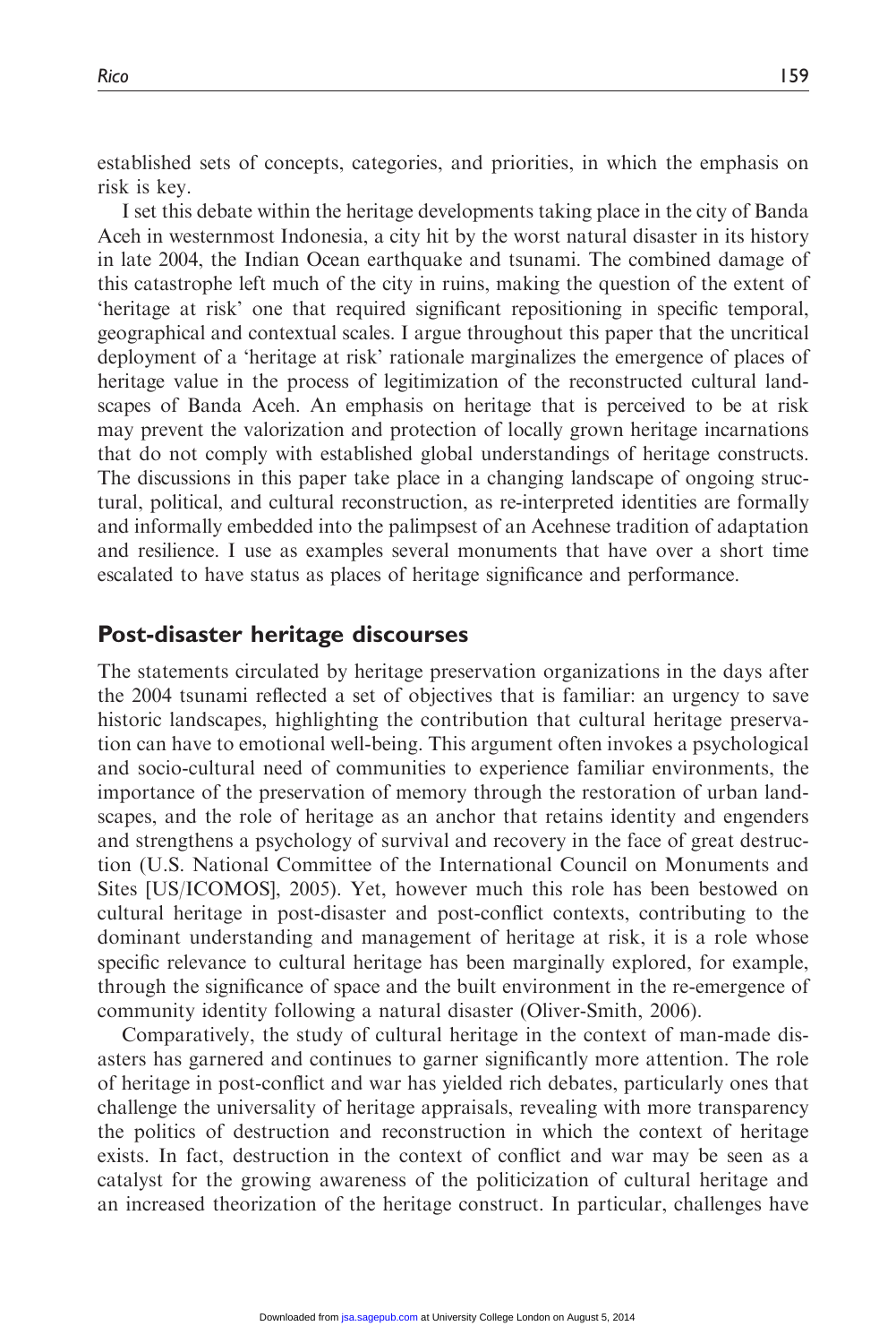been raised to authenticity (for example, the reconstruction of Mostar Bridge), the role and authority of expert knowledge (for example, the Ayodhya/Babri Masjid debates, see Shaw, 2000), and the question of stewardship and rights (for example, the fate of the Buddha statues of Bamiyan, see Meskell, 2002). Among other case studies, these examples reveal that, contrary to universalist beliefs in the dominant heritage framework that make heritage an unanimous victim of processes of change, heritage places and objects can be and have been specifically targeted for destruction in the context of cultural and religious conflicts (Layton et al., 2001).

It could be said that the 'heritage at risk' framework promotes an emphasis on the vulnerability of heritage in the context of destruction, as a construct that is prone to being considered to be 'at risk'. However, this natural perception of heritage is challenged by increasing understanding of the variety of ways in which heritage value is created and managed on different types of material and immaterial culture. A counter-argument proposes that cultural heritage, in its ability to preserve histories and traditional knowledge, has the ability to help construct and enhance resilience. In this sense, heritage is far from a passive victim of destruction. Such a proposition challenges the idea that the sole purpose of heritage constructs is to promote the continuation of pre-existing identities and/or historical projects, promoting instead a consideration of its role in historical redirections, identity redefinitions, or simply voluntary and strategic erasure (Byrne, 2007; Johnson, 2001). Hence, a cultural heritage at risk framework – a perspective that focuses on assigning or refuting 'at risk' status – may not be fully applicable to all heritages worldwide. To challenge this dominant framework is not to deny that the built and natural environment are instrumental to our sense of place, but rather to suggest that this relationship may have been overly naturalized to support the preconception that cultural heritage is inevitably and always in need of repair and rescuing.

Post-disaster heritage is therefore a productive avenue for the examination of the way that cultural heritage is constructed in relation to its vulnerability, in specific contexts. Due to their high visibility and global translatability, disasters mobilize concerns for cultural heritage and amass large-scale support for the preservation mission. It is difficult to address cultural heritage as being a specific target for destruction in the event of natural disasters, as it has been argued for postconflict heritage. Disaster is a process of destruction that can be more easily perceived to be apolitical (as distinct to processes of recovery and aid), lacking a perpetrator and therefore placing heritage as a coincidental victim of unfortunate conditions. The question of politicization can then turn to the construction of heritage in the wake of its ruination. How heritage is constructed and reconstructed by the idea of vulnerability comes center stage, and in association, how a risk-value of sorts is mobilized by an expert heritage force.

The heritage construct is able to represent and be embedded with values that are perceived to be destructive of its very ability to be recognized as heritage of universal significance, debated through 'negative heritage' (Meskell, 2002), 'difficult heritage' (Logan and Reeves, 2009), and 'ambivalent heritage' (Chadha, 2006).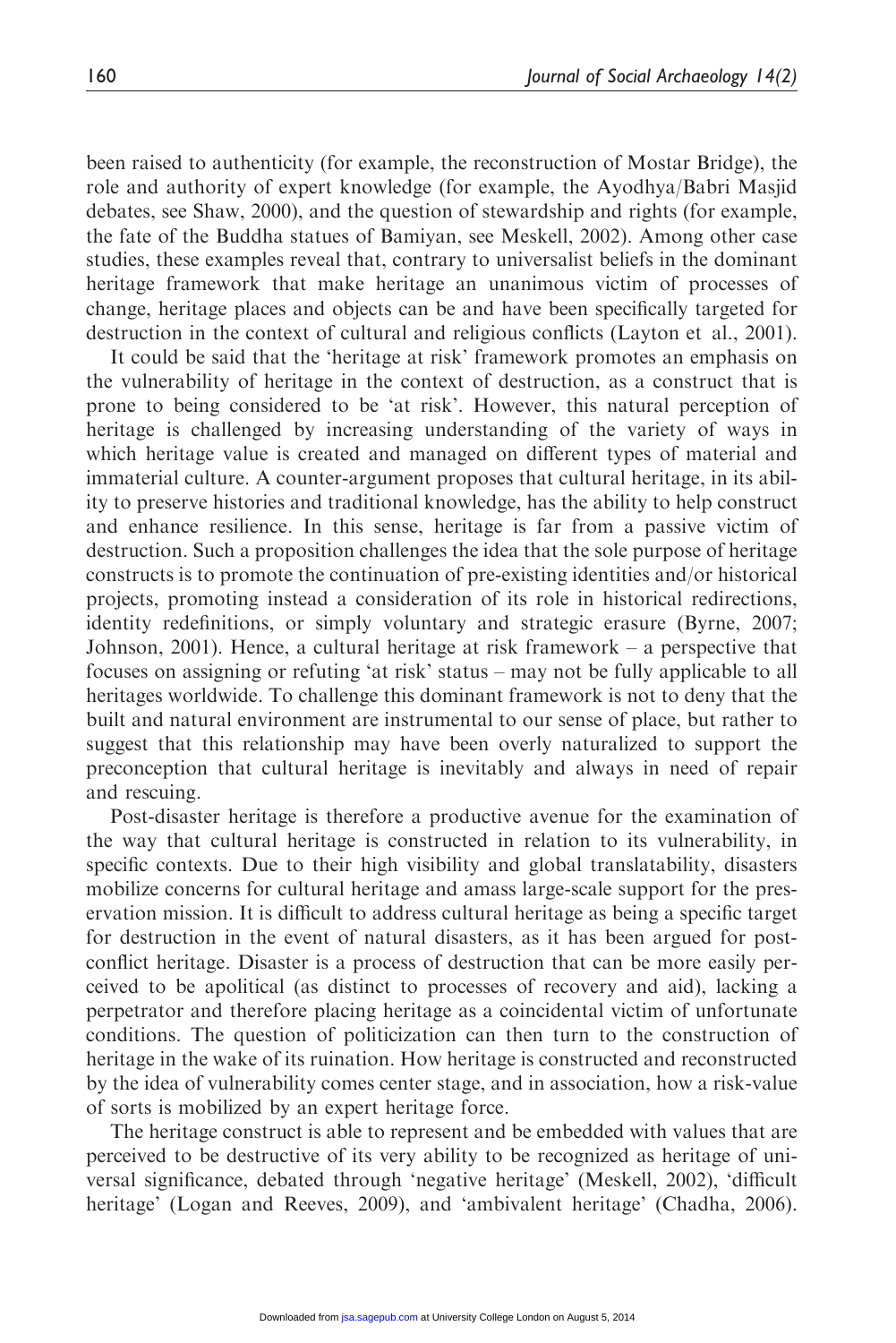These debates suggest that heritage may constitute not a passive but an active witness of collective historical and often traumatic moments and processes. But it should be argued that this ability is only revealed as long as localized heritage construction and discourses are not obscured by firm typologies, values and traditions that are already in circulation. In this argument, the tendency to frame heritage within 'at risk' frameworks should be seen as an instrumental arm of an 'Authorized Heritage Discourse' (AHD, Smith, 2006: 11), a dominant discourse that has been argued to operate globally and locally, privileging monumentality and grand scale, expert judgment, social consensus, and nation-building agendas, among other things. The AHD derives from and promotes specific understandings of materiality and permanence in cultural heritage that may not be representative of all heritage constructs (see, in particular, Karlstro¨m, 2005, 2009; Byrne, 2005). As a self-referential and Western-led discourse, it marginalizes heritage that falls outside of strict temporally and spatially situated performances. I argue therefore that the 'heritage at risk' framework acts as a rhetorical device used to communicate objectives, methods, and achievements associated with the AHD.

## A brief history of heritage and disaster

An international concern with the loss of the legacies of the past could be traced historically to the large-scale destruction of the world wars (1914–1919 and 1939– 1945), and the success of the Modernist movement in urban planning and architecture which threatened to bring about excessive transformations of the built landscape (Valderrama, 1995). In this context, the drafting of the Hague Convention for the Protection of Cultural Property in the Event of Armed Conflict (United Nations Educational, Scientific and Cultural Organization [UNESCO], 1954) represents a triumph of coordinated efforts of international scale led by UNESCO through a series of international safeguarding heritage projects that began in the 1950s. The early history of the global institutionalization of cultural heritage preservation suggests that a 'heritage at risk' framework played a key role in the definition of UNESCO's mission, at a time when heritage places could be perceived to be a sort of cultural refugee with a role to play in posttraumatic cultural recovery and peace-building efforts in the wake of destruction caused by the two wars. Amongst high profile international projects associated with this growing mission are the relocation of the Nubian monuments in Egypt (1960–1980; Vrioni, 1964), the preservation of Moenjodaro in Pakistan (1973, 1983) and Boroburur in Indonesia (1973), and the launching of the International Safeguarding Campaign of the City of Venice, announced by UNESCO in 1966. The latter reflects early concerns associated with a natural phenomenon, in this case, flooding. A key instrument created by these organizations for the mapping of heritage at risk is the identification and display of heritage priorities through lists. The World Heritage in Danger List was established at the 1972 Convention to run in parallel to the World Heritage List, to highlight properties that require further assistance in order to be preserved from particular threats. A biannual World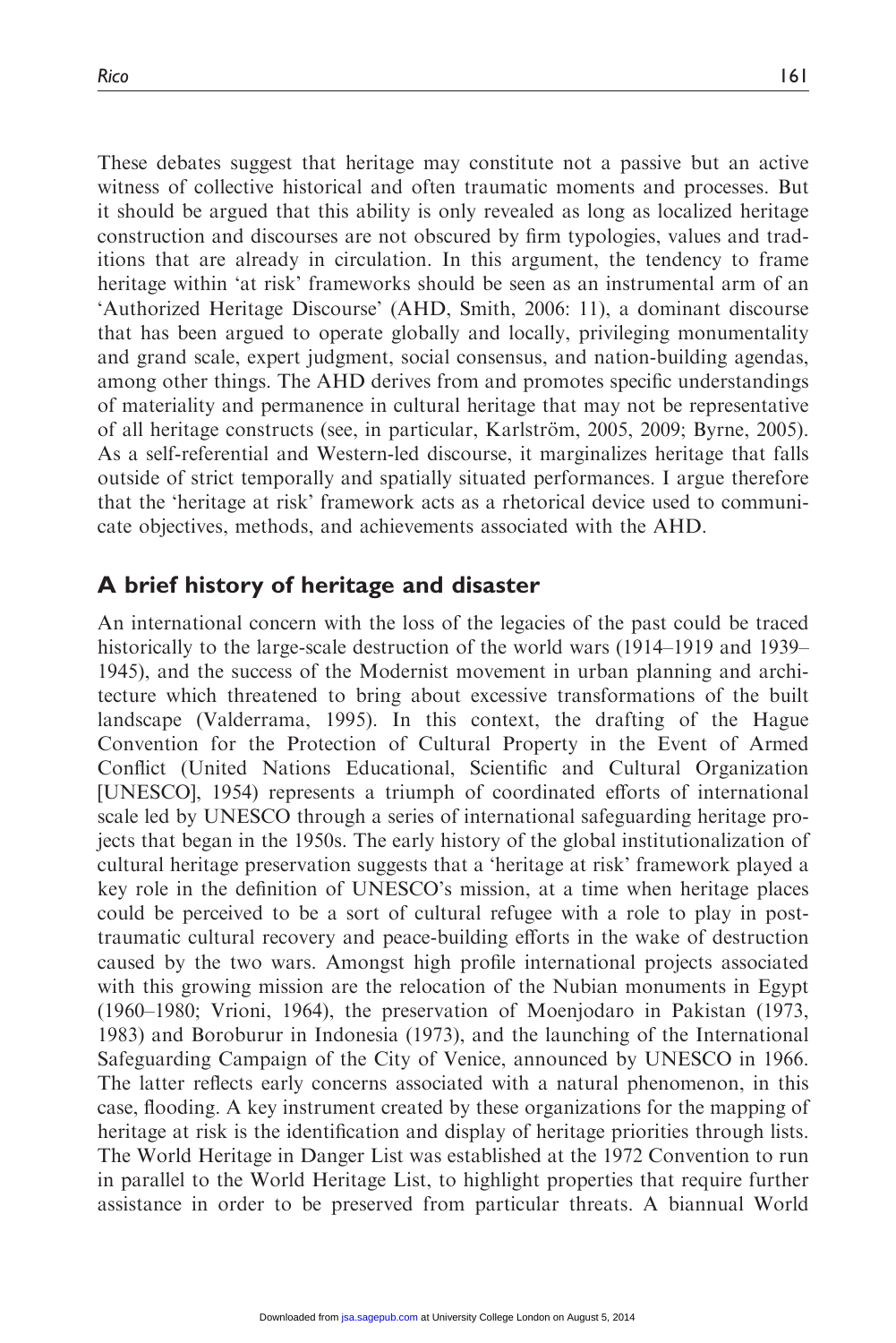Monuments Watch List, established in 1996, aims to focus global attention on cultural heritage sites around the world that are at risk (Calame, 1998).

The topic of disasters emerges and grows in the heritage literature as awareness of natural disasters gains strength as a rhetorical device of unanimous global concern and an academic topic of discussion, supported and strengthened by a concern with 'heritage at risk'. A global concern with disasters was formalized in the launching of the UN International Decade for Natural Disaster Reduction (IDNDR) in 1990, which provided a dedicated framework for raising questions about the fate of cultural heritage at risk in the context of natural phenomena. Before IDNDR, few major publications<sup>1</sup> had considered loss as the result of disasters (Feilden, 1987; Jones, 1986). After its launch and during this decade, however, there has been an emergence of institutional action plans for different types of threats and vulnerabilities (Council of Europe, 1992; Donaldson, 1998; Hunter, 1994; Spennemann and Look, 1998; Thiel, 1992). The importance of considering a 'heritage at risk' framework in heritage management was particularly highlighted in the ICCROM-sponsored manual Risk Preparedness: A Management Manual for World Cultural Heritage (Stovel, 1998), which reflects that, although disasters are a rarity and thus a phenomenon of limited interest, the scale of their destruction far outweighs the cumulative impacts of daily wear and tear with which conservation management is more often concerned.

In 1992, ICOMOS hosted the first international roundtable of experts concerned with accelerating losses in cultural heritage, particularly as the result of natural disasters and armed conflicts. Two years later, this organization established an inter-agency task force to better coordinate international action in the field (Saito, 1999). In 1996, a coalition of ICOMOS, the Coordinating Council of Audiovisual Archives Association (CCAAA), the International Council on Archives (ICA), ICOM and the International Federation of Library Associations and Institutions (IFLA) joined to create the International Committee of the Blue Shield (ICBS), founded as a cultural equivalent of the Red Cross for the management of heritage emergencies (Van Nispen, 1999). In addition, the International Symposium on Risk Preparedness for Cultural Properties in Kobe and Tokyo in 1997 resulted in the drafting of the Kobe/Tokyo Declaration on Risk Preparedness for Cultural Heritage (Saito, 1999), establishing the goals for international collaboration in post-disaster contexts.

The end of the IDNDR came with an increased awareness of the need to integrate cultural heritage concerns in disaster preparedness planning and awareness, as recommended by the Torino Declaration of 2004 (ICBS, 2004). Soon after the 2004 tsunami catastrophe, moreover, a 2005 Kyoto Declaration on the Protection of Cultural Properties, Historic Areas and their Settings from Loss in Disasters emphasized, once more, the need to improve disaster preparedness for places of cultural significance, constituting the first time that a conference whose focus is on risk management took cultural heritage at risk into consideration (Abungu, 2005). More recent initiatives within this focus have extended this framework to the context of climate change as a destructive or damaging agent (UNESCO, 2007;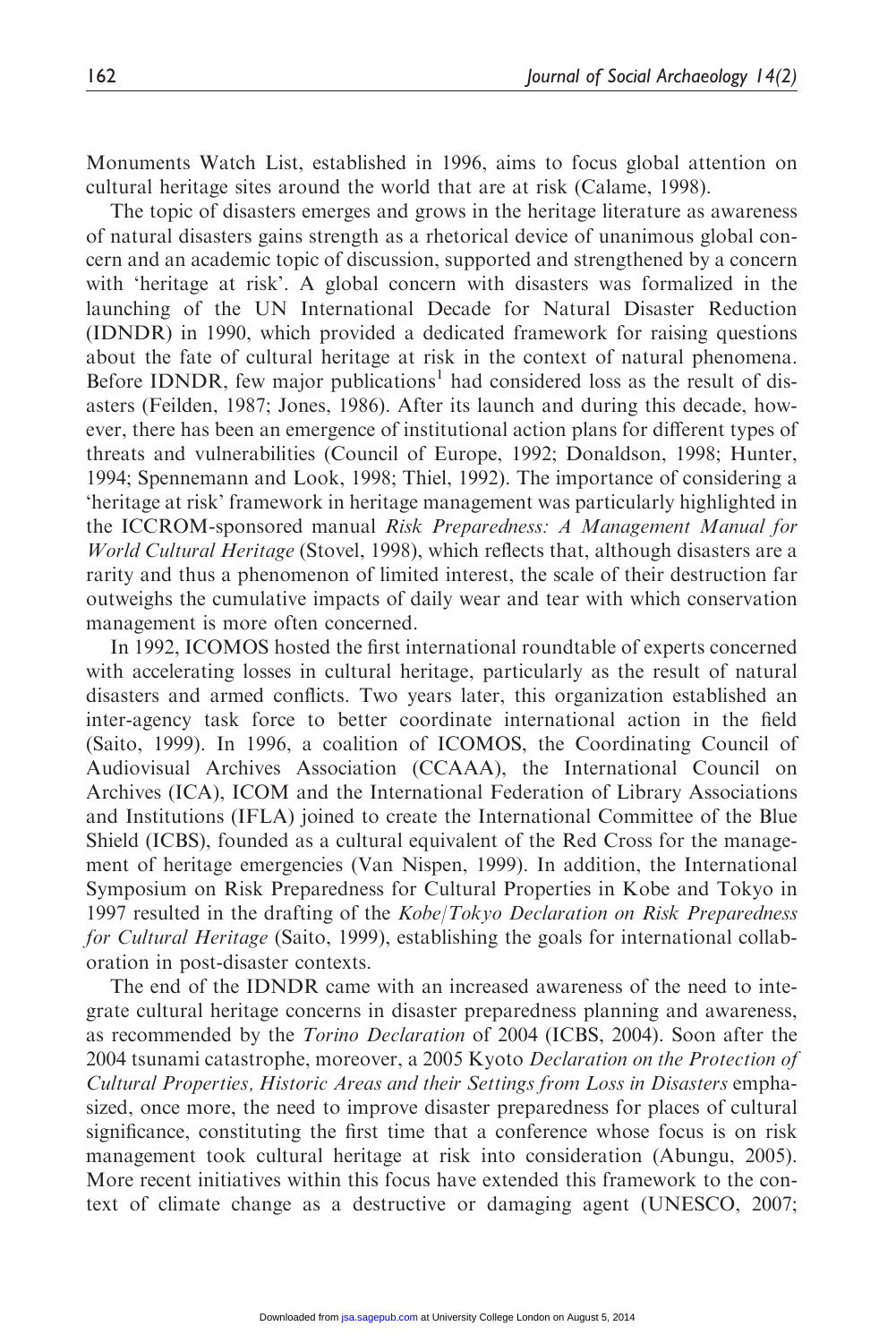Rössler, 2006). A common denominator in the development of expert understandings and experience in the study of heritage in the context of natural disasters is the emphasis on a pre-disaster heritage value and integrity. The processes of heritage construction and legitimization in post-disaster Banda Aceh suggest that such a focus marginalizes the magnitude of a recent history in the construction of a memorable and significant heritage landscape.

## Post-tsunami heritage at risk

According to the global mobilization of heritage concerns that were outspoken through global networks of stakeholders, the fate of cultural heritage sites following the late 2004 Indian Ocean tsunami was varied, as described in a detailed statement that was circulated globally in January 2005 by the International Center of Conservation in Rome (ICCROM, 2005). This document summarized and brought clarity when possible to the heritage landscape in the aftermath of a disaster of unprecedented transoceanic reach. A comprehensive report on the condition of cultural heritage in the affected countries was made possible by the Australian National Committee of ICOMOS, through the circulation of an ICOMOS Asia Regional Tsunami News, Issues 1–7 (Australian National Committee of the International Council for Monuments and Sites [ICOMOS Australia], 2005<sup>2</sup>), conveying news from other national committees and organizations, including reports of eyewitnesses across the region that experienced the chaotic aftermath.

This collection of fragmentary, and at times understandably contradictory, reports describes the status of different heritage landscapes in those countries that were in contact with heritage international networks and their members. It also exemplifies the difficult task of mapping heritage concerns in the immediate aftermath of a natural disaster. For example, the UNESCO World Heritage Sites of Mahabalipuram and Konarak Sun Temple in India were reported to be affected, but official sources later claimed that they were actually undamaged by the waves (ICOMOS Australia, 2005: Issue 1). Similarly, in Thailand, the cultural landscape of the fishing villages of Phang-Nga and Krabi provinces were initially reported to be seriously damaged (ICOMOS Australia, 2005: Issue 1), but both ancient port city and fisherman villages were later observed to be only slightly damaged, being located primarily inland.

The majority of these early communications appeared to center on concerns for the heritage of Sri Lanka, where communication with the ICOMOS Headquarters in Paris seemed to be the strongest. Moreover, institutional reactions as they were voiced in these forums suggest that much of the attention was focused on the existing network of World Heritage Sites, and how these were affected by the incident. For example, early communications demonstrated a concern with the UNESCO World Heritage Site of the Old Town of Galle in Sri Lanka. Reports detailed that, while the walls of the fort contained the rising waters, shallow flooding of the area affected the displays of the National Maritime Museum located inside, and some coastal vernacular houses were badly damaged. On the other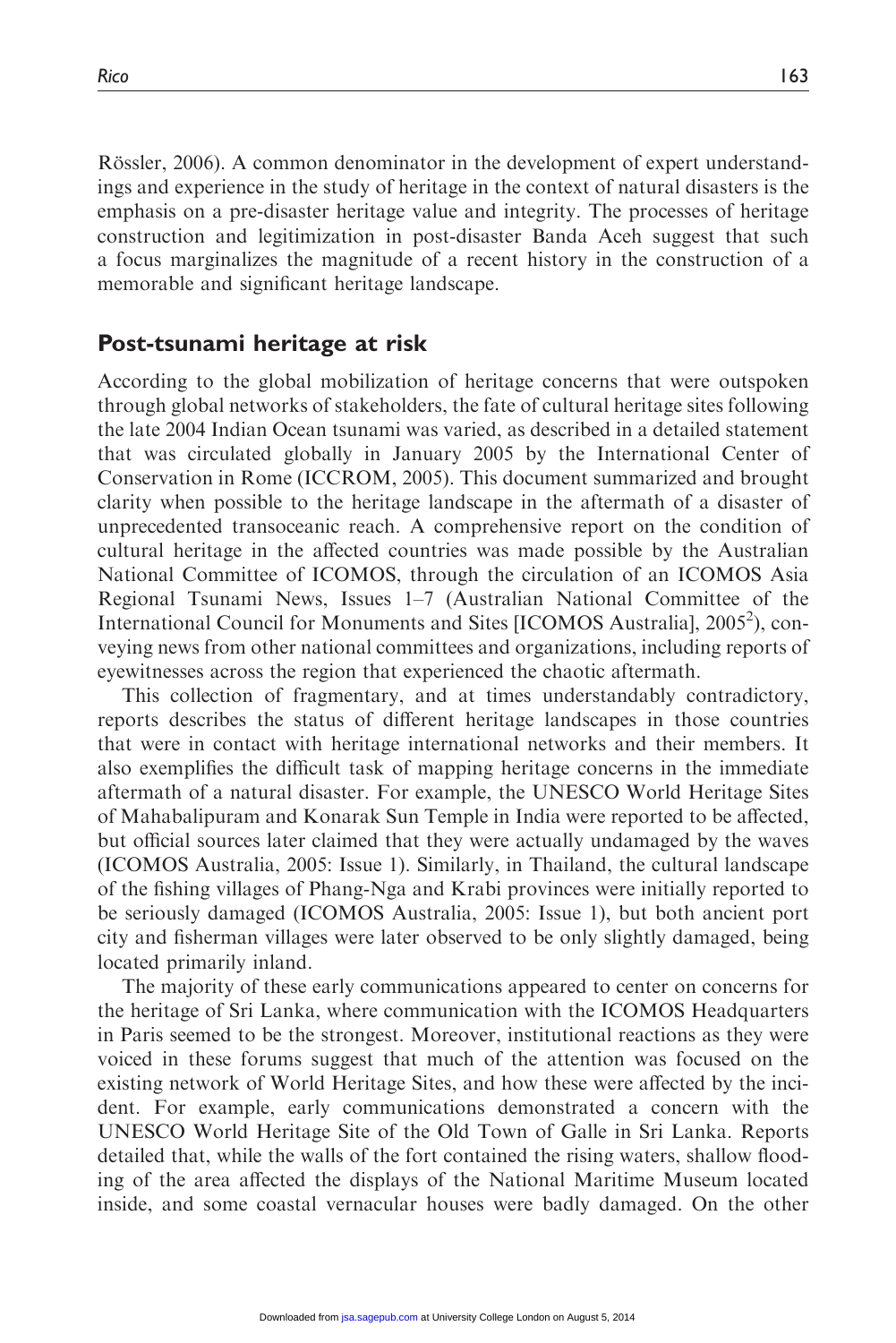hand, the Prince Claus Fund announced that they would not be focusing on the safeguarding of World Heritage Sites, but rather on a small number of modest pilot projects for the safeguarding, rescuing, and repairing of monuments and sites. To this end, the 'Cultural Emergency Response' program of the Prince Claus Fund and the ICBS looked for potential projects through a call for proposals, to be circulated by the presidents of National Committees of ICOMOS in affected countries.

Throughout this time, Indonesia remained a low-pressure region for heritage concerns, with minimal attention paid to recognized World Heritage Sites, as suggested in these communications. The Ujung Kulong National Park was reported to be safe (ICOMOS Australia, 2005: Issue 1), even though it is located in the distant island of Java. Gunung Leuser National Park, which expands mostly towards the central highlands of Sumatra, was reported to have suffered only minor earthquake damage to their offices. On the northernmost end of Sumatra, ICOM reported earthquake damage to the Aceh Museum, affecting part of its ceramics collection. No other heritage news was circulated about Sumatra during this time. The relative institutional confusion that was noted in the immediate aftermath to the tsunami emphasized the challenging conditions in which decisions had to be made. The task was made difficult by the need to coordinate international partners and their different objectives, but above all, the problem of a subjective nature that is involved in condition assessments together with a lack of experience in dealing with a catastrophe of this scale – how much damage is significant damage?

In the province of Nanggroe¨ Aceh Darussalam (NAD), the region closest to the epicenter of the earthquake and the first to be hit by the tsunami waves, concerns were instead focused on providing basic human needs, such as housing, foodstuffs, medicine, clothing, and emotional support. Local heritage initiatives in Aceh were spearheaded by the Aceh Heritage Community Foundation (AHCF). Founded by a young Acehnese architect who had returned to Aceh during its recovery efforts, the organization was supported by the Lestari Heritage Network based in Penang, Malaysia. AHCF carried out a pilot Inventory of Heritage Sites and Buildings in Aceh following the tsunami, as part of the 'Aceh, Soul, Soil and Society Project'. The project identified a need to locate and document the heritage of Aceh, particularly the tsunami-affected areas, in order to raise support for the safeguarding of sites, and consisted of before-and-after photographs of facades, design details, construction details, cross-sections, and descriptions of the state of conservation. AHCF also launched the Heritage Post-Tsunami Alert, which was founded on the belief that heritage in Aceh contributes to the psychological well-being, social pride and identity of the Acehnese and must therefore be identified and rescued during the rebuilding process. In addition, the AHCF set out to replace lost archival and cultural information stored at the Pusat Dokumentasi Aceh (Aceh Documentation Center) and the Lembaga Kebudayaan Aceh (Aceh Cultural Foundation) – both institutions damaged in late 2004.

The state of conservation of heritage places in Aceh was established through a pilot inventory in 2005 and then monitored through a survey of tangible heritage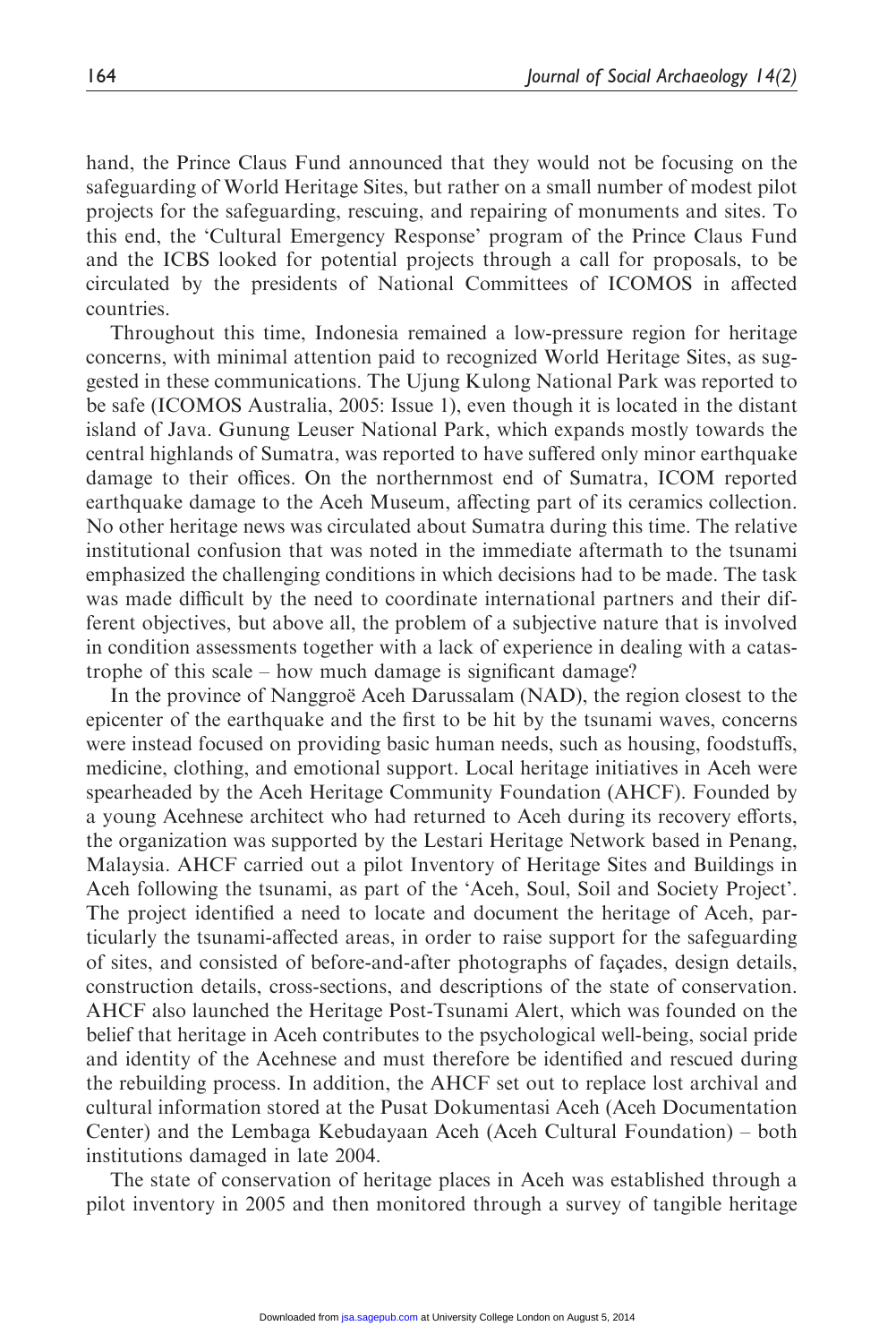during March and April of 2008. With the support and partial coordination of the Asian Research Institute of the National University of Singapore (ARI-NUS), it also aimed to identify the parties (aid agencies, government institutions, communities) who were involved in the rehabilitation projects of the 152 sites that were identified in this initiative. During this time, the AHCF also concerned itself with collecting data from those who were involved in the rehabilitation of reconstruction efforts, especially those who were interested and trained in reviving traditional practices. A survey of intangible heritage was carried out in February 2008, with the aim of associating heritage reconstruction with livelihood rehabilitation issues. Although the Foundation's focus was on the built heritage of Aceh, they kept their 'eyes open to including other forms of cultural heritage' (Lestari Heritage Network, 2005).

## Banda Aceh, the tsunami city

Ethnographic fieldwork for the present research project in Banda Aceh, the capital city of NAD, began in 2007, when the reconstruction efforts in the region were fully underway, and heritage significance and needs had begun to be identified, but only marginally. None of the international heritage organizations that could be said to be key interlocutors of a 'heritage at risk' framework were overseeing the cultural reconstruction of Banda Aceh and its environs. Therefore, the process of heritage recovery in this period could be seen as taking place outside of the realm of the international preoccupation for heritage safeguarding already described. Moreover, it could be said that the tsunami hype had already expired well before 2007, with attention having moved rapidly to other catastrophes, such as hurricane Katrina in the south of the USA, in August 2005.

An initial field visit to Banda Aceh, guided by an influential Acehnese architect and heritage interlocutor, began on the most unlikely of heritage places: the barren west bank of the mouth of the Aceh River in Gampông Pandé. Contrary to the modus operandi customary of disciplinary exchanges amongst heritage experts, which would have us focus on an overview of historical monuments and colonial architecture, we spent an hour discussing a non-existent sultan's fortress, over the unexcavated coastal soil on this area now covered in tsunami debris and trash. We imagined this landscape based largely on historical data and visions of a future direction for heritage debates in the city. It was clear in 2007 that in this vision, many of the heritage sites of Aceh still needed to be built, rather than re-built. The only authority to witness the existence of this imaginary site in this moment was a plaque that read in three languages: 'This mark[s] the origin of Kota Banda Aceh, where Sultan Johansyah established the Sultanate of Aceh Darussalam on the 1st of Ramadhan 601 H (April 22, 1205 AD)'. The plaque was one of many plaques created and placed by the Pustaka Bustanussalatin Foundation over the years following the tsunami, an organization in which my colleague and guide was a prominent and active figure as the head of the executive board.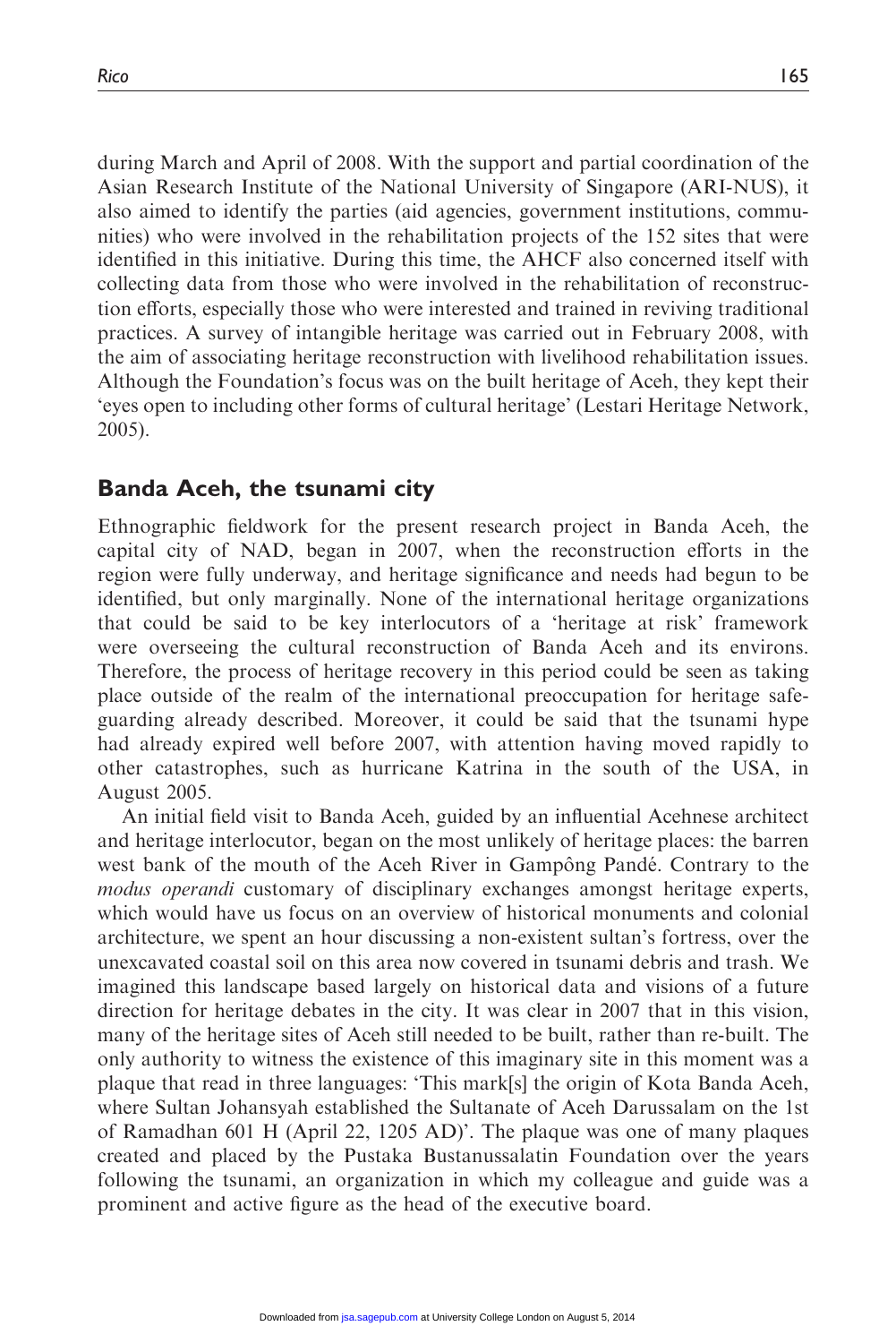Meanwhile, in other areas of Banda Aceh, a more recognized cultural heritage resource had survived the devastation of the tsunami at large, as suggested by the ongoing inventories. Some of these assemblages were formalized through a series of heritage trails. An earlier initiative by AHCF showcased the inner city as part of the national 'Archipelago Trails 2007' project, and later the Kerkhof Heritage Trail in 2008 aimed to demonstrate the rainbow of communities represented in the historic graveyard complex at the center of the city, and in the history of Aceh. A later project of heritage trails was launched in 2010, coinciding with the release of a volume that could be seen as a companion to the interpretation of the heritage landscape of the city, *Banda Aceh: Historic Interpretation, Collective Memory and* Architectural Archetypes (Arif, 2009). These trails showcased a re-ordering of significance in the landscape after its widespread destruction, with the unique ability to intertwine historically significant sites already recognized as heritage, and imagined heritage resources for the future of Banda Aceh. Amongst the re-valuation of places of heritage significance was a type of heritage that was situated comfortably between past and future identities. A 'tsunami heritage' for the city showcased the memorialization of the tragedy, joining the heritage assemblage in the form of 'tsunami boats'. These tsunami memorials as commemorations of the tragedy are separate and distinct from a much more internationally recognized and large-scale effort, the Aceh Tsunami Museum, although the latter is not the focus of this discussion.

Places of pain are increasingly regarded as heritage sites, reflecting dramatic changes within a heritage typology that becomes more inclusive in order to reflect destruction as well as magnificence in human history (Logan and Reeves, 2009). More frequently, these types of sites have been referred to as sites of memory *(lieux*) de mémoire, Nora, 1989). There are too many parallels between the construction and circulation of heritage sites and sites of memory: both foster memories to maintain a sense of connection with the past, both are engaged in history and its remembrance, traditions and their inventions, and political agendas (and as such are subject to contestation and commodification), and ironically, both are also complicit in the making of silences (Byrne, 2007; Sider and Smith, 1997). To articulate a definition that separates them seems artificial. However, sites of memory should be singled out as less able to sustain global heritage values, and in this deficiency they raise key questions for the validity of heritage assemblages to act as historical witnesses. Inherent dissonance, ambivalence, and subjectivity in these sites are pronounced, making their significance often incompatible with the universal values that are required for them to be discursively attached to global heritage. This conflict was particularly featured in the troubled inscription of the Genbaku Dome of Hiroshima to the World Heritage List in 1996 (Rico, 2008; Utaka, 2009), but is known to exist at the global and national level.

In Indonesia, practices of commemoration have often been at odds with the mobilization of its past (Zurbuchen, 2005a), considering the private and often dangerous place of trauma (Schreiner, 2005), a dominance of the theme of violence that obscures other pasts (Stoler, 2002), and in general the inability of a heritage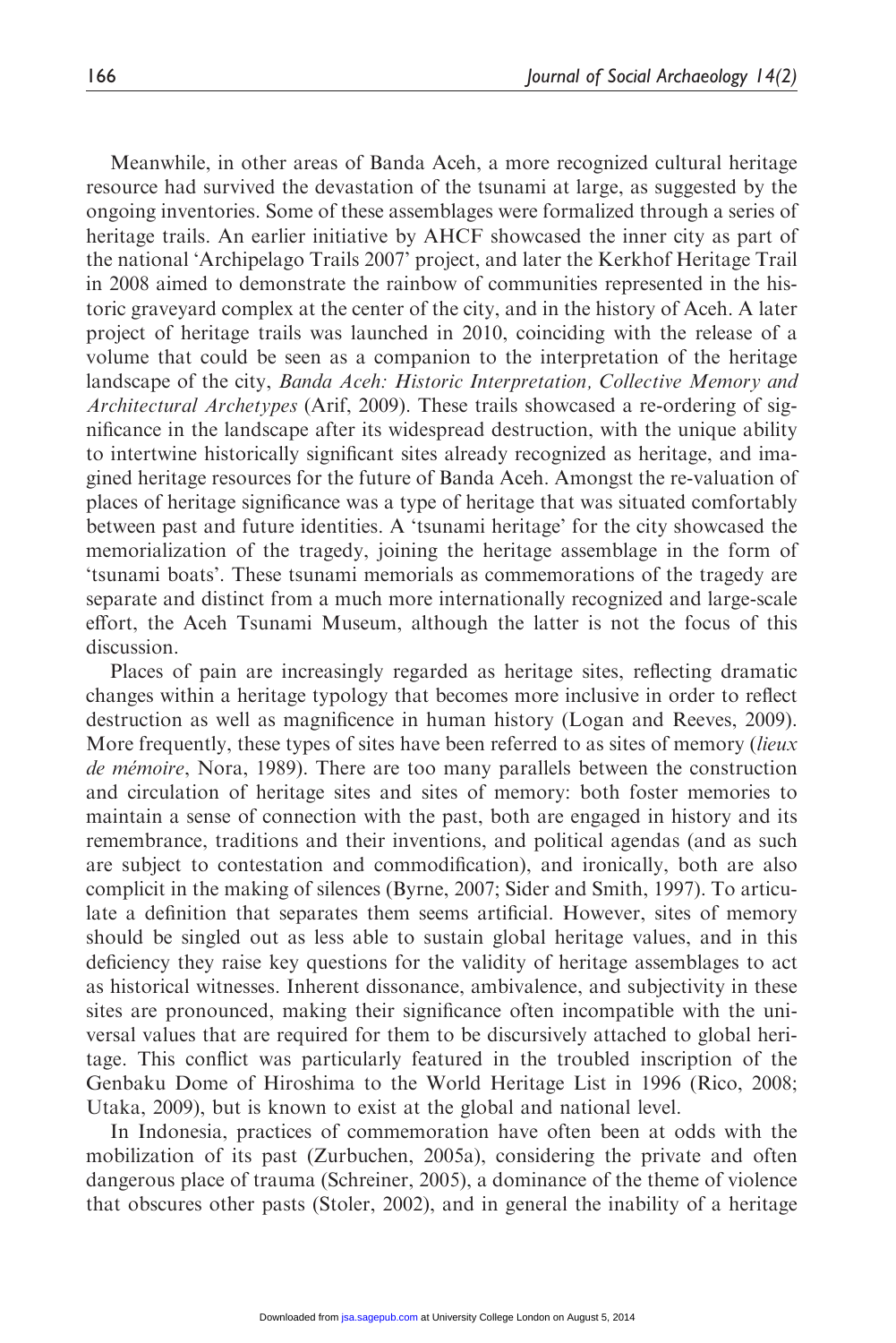construct to become a vehicle for painful events under long-lasting regimes of censorship (Byrne, 2007). Mary Zurbuchen has argued that the challenges of addressing Indonesian historical absences and silences are nowhere more evident than in Aceh, where the immortalization of the Indonesian state ousts local memory (Zurbuchen, 2005b), while Anthony Reid noted ambivalence in the remembrance of some periods in Aceh's history (Reid, 2005). It has been said that the urban fabric of Aceh reflects a history of conflict, relived every day in various ways (Martinkus, 2004). Banda Aceh was not always 'the tsunami city'. A region self-defined as 'the Verandah of Mecca', it was originally oriented to the Indian Ocean rather than the rest of the archipelago, forging connections with a transoceanic Islamic network (Reid, 2006). The Sultanate of Aceh became the target of colonial interests at the end of the 16th century, a relationship that led to the Dutch Wars (1873–1942), and the eventual surrender of the sultanate in 1903 (Feener, 2011: 17). Resistance in Aceh became endemic, against the Dutch, the Japanese (Reid, 1979), and the Dutch again after 1949. Aceh's incorporation into the new Indonesian Republic came alongside anti-Jakarta sentiment through the Darul Islam Movement, and later the Gerakan Aceh Merdeka (Free Aceh Movement, GAM). Struggles for independence continued against intense Indonesian counterinsurgency campaigns through the late 1990s. Anthony Reid tragically characterized Aceh in this period as 'the Verandah of Violence' (Reid, 2006), a period followed by momentary lapses of peace but generally remaining in a state of emergency until the tsunami-induced Helsinki Peace Process of 2005.

# Tsunami boats

Although the tsunami boats seemed initially destined to be abandoned and fall victim to the re-ordering and cleansing of city spaces by humanitarian efforts, gradual upkeep and maintenance of these boats marked them as sites of emerging heritage value, becoming some of the most iconic and recognizable monuments of post-tsunami Aceh that were featured in heritage trails and tourist brochures. It is difficult to ascertain the exact number of boats that were initially relocated from their moorings by the power of the waves, from Ulee Lheue harbor and the Aceh River to various locations of Banda Aceh. Many of these were removed as soon as it was logistically possible, but others became the epitaph for both pre-tsunami and post-tsunami Banda Aceh. The fate of these monuments was always uncertain. In conversations, an influential preservationist disclosed that he had personally asked the governor to leave the boat across from Medan Hotel in situ but it was removed in 2005 for blocking one of the entrances to the military base in the center of town. Despite the difficulty of distinguishing ruin from relic in post-disaster Aceh, he hoped this boat could become a monument decorating the city center, where the night food market came to life every evening. But this area was revamped in 2009 using modern architecture, and named after a former Dutch theatre, the Rex, instead of the iconic post-tsunami object. My colleague's vision could be easily interpreted as one that looked to replace the scars of colonialism with authentically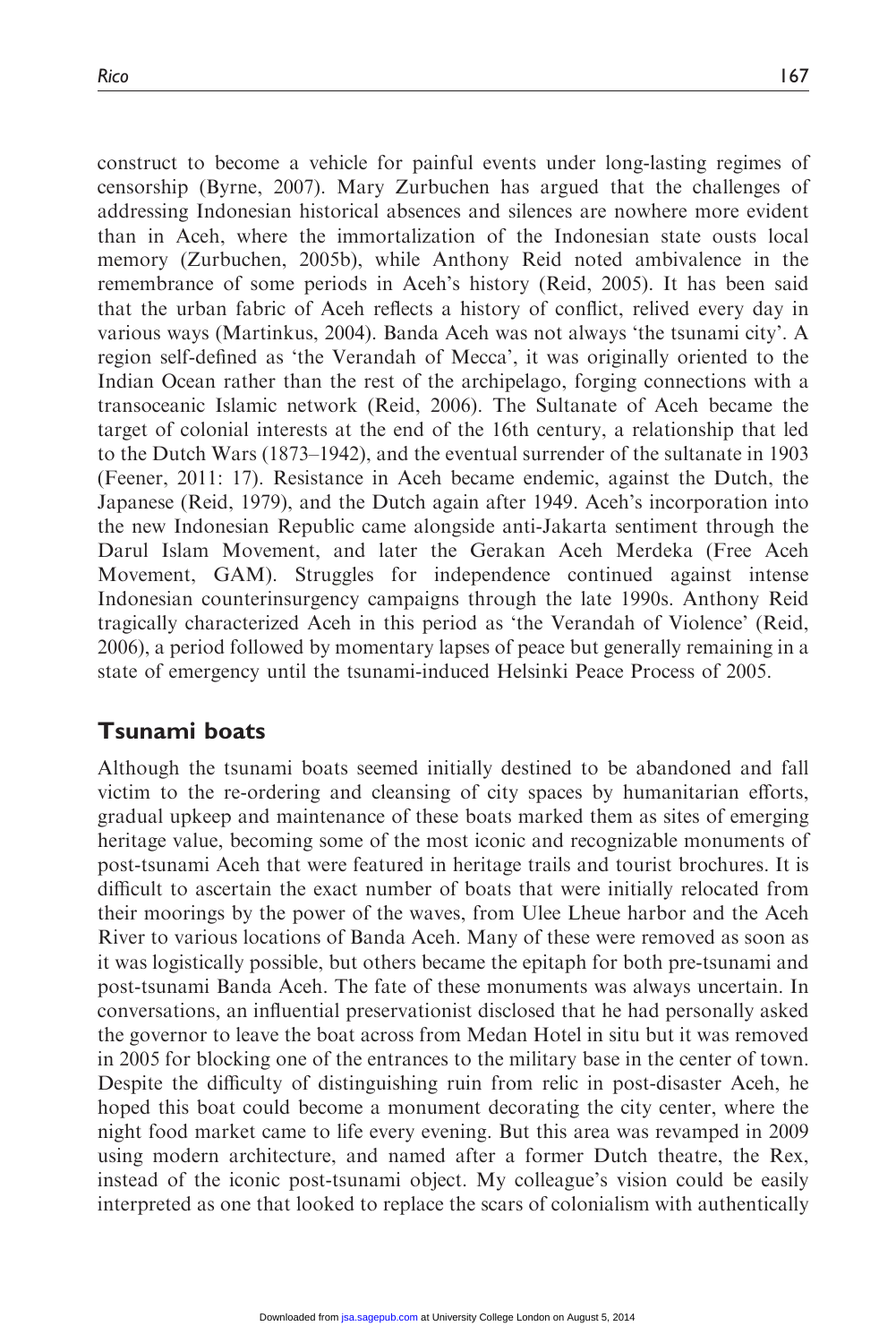Acehnese icons, aiming to accentuate the city's maritime past through the reordering of space in the city. His vision was not a work of architectural imagination in so far as it summoned a forgotten but real relationship to the waterfronts of the river and the sea, a relationship perceived to have been severed by the modernization of transportation that subdued the 'ocean spirit' and 'killed' the river with the advent of colonial built infrastructure. According to him, the city had been given a unique opportunity to resurrect its proud maritime legacy, and it should take advantage of all such opportunities.

There was hope in his ongoing efforts in Aceh that the remaining tsunami boats in 2006 could be nominated to achieve World Heritage List status, but feared that their removal was a matter of time and resources. Much to our surprise, not only were some tsunami boats preserved in situ, but also their condition was gradually improved as they earned the status of tsunami icons. The larger ship, PLTD Apung 1, in Punge Blang Cut, and the smaller fishing boat in Lampulo, firmly moored on the second storey of a house, were the focus of this transformation. Their initial and ongoing preservation efforts demonstrate a strong interest in recognizing these sites as places of heritage value in Aceh, thus assuring their protection. PLTD Apung 1 (Figure 1) had been brought in from Kalimantan and used as an electric generator to supply Aceh from Ulee Lheue port, its journey ending unpredictably



Figure 1. PLTD Apung 1 in 2010 (Source: author).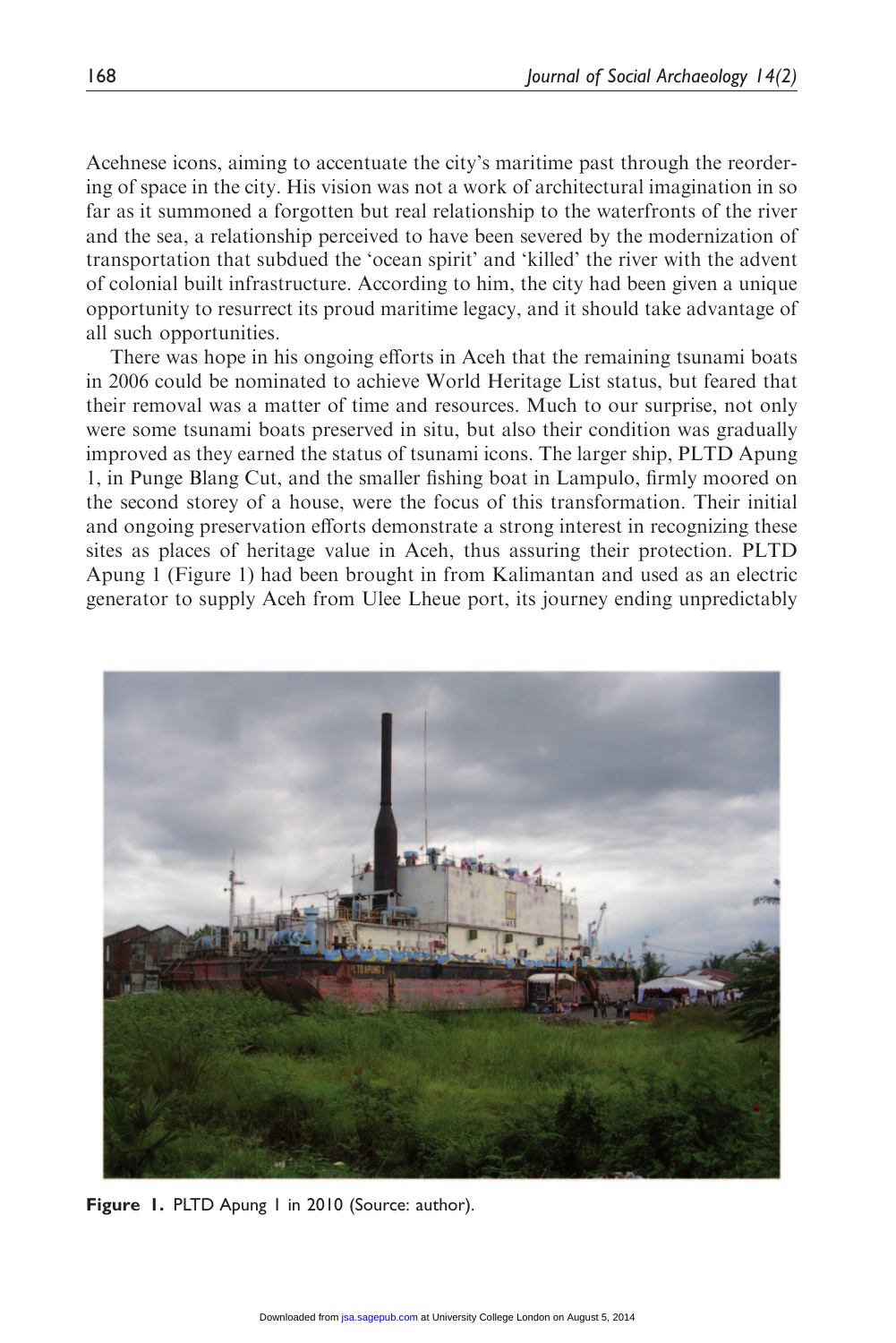approximately 4 km inland from where it was moored. In 2007, there was logistical talk about returning it to sea, but by mid-2008, the land adjacent to the ship had been secured for the construction of a Tsunami Educational Park. Informal guided tours began to be offered on the ship's decks, from which the entire city could be observed.

The smaller of the famous boats had landed on the second level of a home in Lampulo (Figure 2). It was precariously reinforced with wooden beams towards improving stability in situ in 2007, and later stabilized with concrete supports. One of the partial walls of the house on which it stands reads, in graffiti: 'Don't broken. Tsunami Minggu 26 Des 2004, jam 8:27', a caption that marks the exact moment in time when the boat became more than a boat, and also defined the space of the boat as a valuable object to be distinguished, and eventually protected, from the rest of the rubble. By 2008, a new monolith featuring a copper plaque was placed in front of the same wall with graffiti. It explained in Acehnese, Indonesian and English: 'This fishing boat is located here after being carried by the force of the tsunami on 26 December 2004. The boat's current position is a very real symbol of the mighty force of the tsunami's wave. The boat saved 59 people in this incident'.

In this way, these sites were transformed into tourist and tsunami pilgrim destinations. There was not only a fence around the property to officially delineate the



Figure 2. Lampulo tsunami boat in 2010 (Source: author).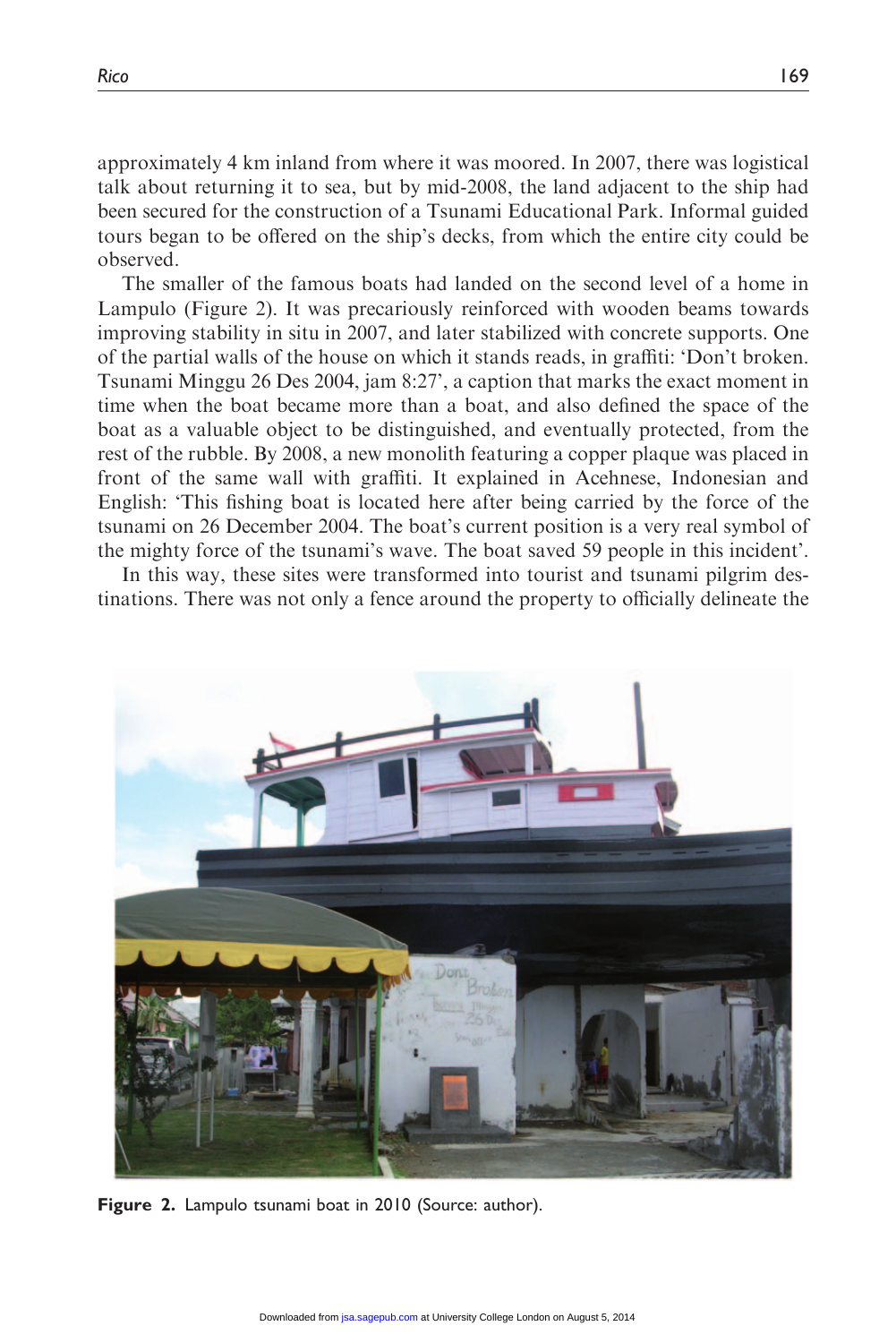territory for this memorial, but the surrounding land had also been cleared and paved, including the construction of a ramp to enable the visitor to walk up to and experience the city literally from the deck of the ship. By 2009, both boats exhibited an authentic weathered look, characteristic of the unforgiving Sumatran weather. A few houses surrounding PLTD Apung 1 had become gift shops where one could buy souvenirs, a scene that was not matched anywhere else in the tourist-starved city. The access leading to this site from the main Ulee Lheue road now featured a mini boat statue marking the entrance to the site and rebranding the character of a neighborhood. For the following years, these sites would show signs of age, but also signs of dedicated preservation and maintenance applied to them, progressively reinforcing their heritage significance through these simple practices.

Although the enduring presence of the boat-ruin could have been interpreted as a failure to reorganize the post-tsunami landscape, it represents in fact the strength of a collective local narrative of the disaster, embedded with nostalgia for a lost livelihood and lifestyle as it is contrasted with the vast number of fishing boats destroyed in the tsunami. My colleague saw the significance of the tsunami boats in Aceh as the perfect example of Aceh's unique interpretation of heritage, particularly as they challenged the dominant interpretation of heritage value that permeated throughout Indonesia, one that relies on a chronological determinism that only assigns heritage value to material culture of a certain age, as is frequently the case with heritage constructs. He often said that the boats should be one of the wonders of the world, likening them to a sort of Noah's ark. Regardless of their undeniable uniqueness, we both agreed that it was unlikely, if not impossible, for the current global heritage discourse, focused on a loss of times past, to acknowledge the heritage status of a recently created heritage place.

It is not clear whether current global heritage discourses are able or will ever be able to legitimize the heritage that this moment in Aceh is recommending for preservation, primarily due to the strict ageism that this framework espouses and promotes. My colleague had experienced this obstacle first hand, when a year after the tsunami struck Aceh he was invited to speak in front of Comisi Sepuluh (Ten Commissions) in Jakarta, on the matter of a new undang-undang (law) for heritage. With the development of a restored image for Aceh in mind, he protested against the national definition of heritage that operates within a boundary of 50 years to date, which is quite a typical chronological benchmark for national legislation. As he pointed out at the time of this presentation, PLTD Apung 1 was already in dire need of preservation, as it may not survive another 49 years. That is a long time to wait for legislation to legitimize the site as having heritage value. The heritage trails project that he spearheaded, therefore, aimed to break away from these problematic restrictions, proposing to blur typologies and chronologies into one ensemble of heritage significance. The boats also provide an opportunity to observe the practices that act as indicators of growing heritage significance, that is, management strategies and conservation planning that constitute key instruments of the construction of heritage value.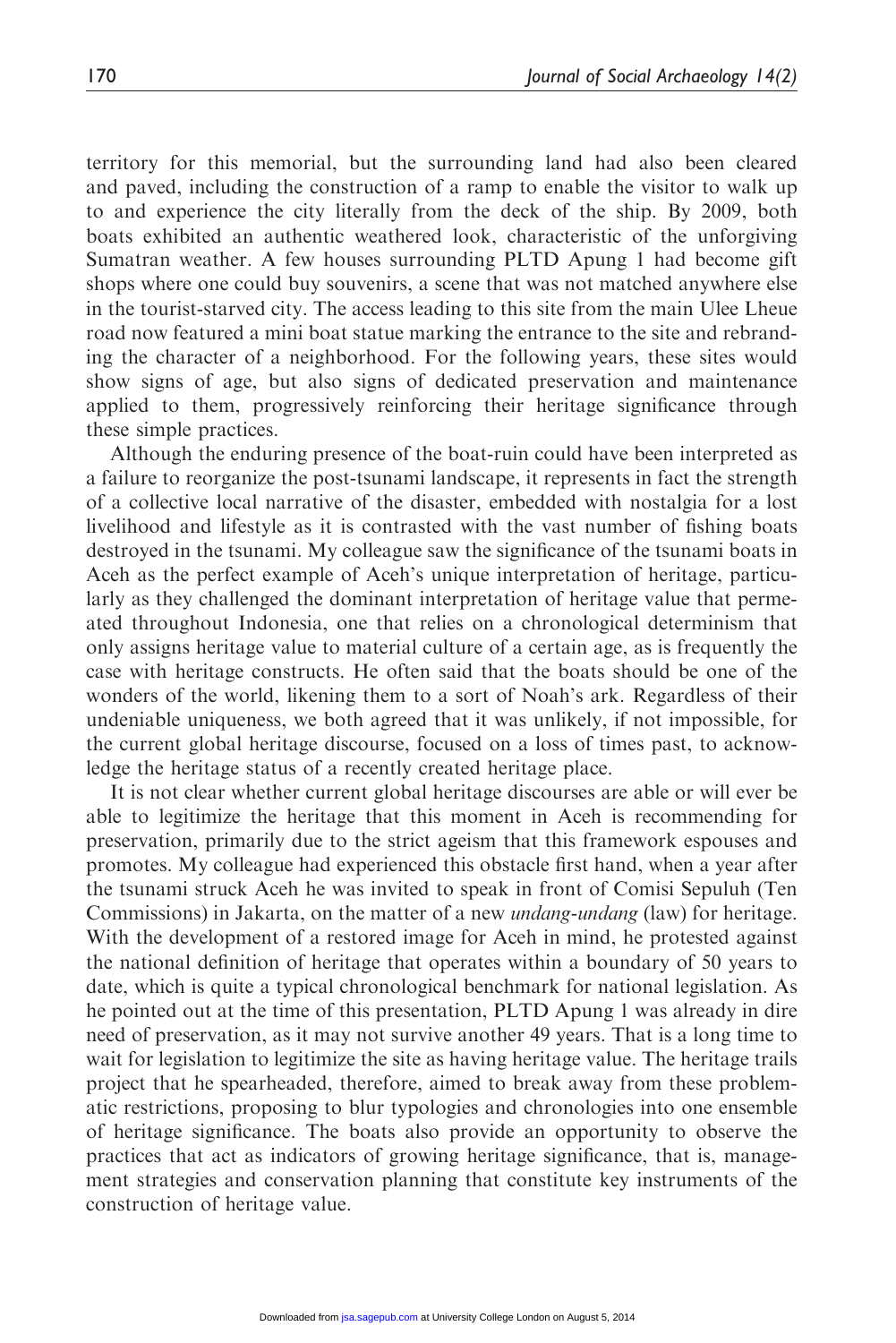## **Discussion**

In conservation debates of the early 20th century, Alois Riegl aimed to emphasize the difference between deliberate and unintentional monuments bestowed with commemorative values. Because commemorative values in deliberate monuments were seen as dictated by their makers, Riegl argued that the fundamental requirement of these monuments is restoration (Riegl, 1996). Unintentional monuments, in opposition, were discussed as inferior as they were the result of invention. The study of post-disaster monuments and how they acquire heritage value reveals how far the expert heritage discourse has come since then, as it acknowledges different processes of heritage-making at different stages in history. Less work has been put towards the study of specific processes of construction of heritage, and in this absence post-disaster, like post-conflict, heritage developments offer an opportunity to witness the interplay of destruction and construction, contexts in which the idea of 'heritage at risk' is often deployed.

The critique of a dominant heritage discourse proposes to address heritage discourse as a phenomenon of cultural and historical practices worthy of analysis and enquiry in and of itself (Smith, 2007), and considers heritage as a cultural tool that can facilitate, but is not necessarily vital for, this process (Smith, 2006: 44). An anti-hegemonic framework sustains that heritage discourse is shaped by sets of practices that are constantly in conversation with each other and therefore enjoy significant fluidity. This paper argues that it is within this theoretical context that the study of post-disaster heritage should be debated, as a temporally and spatially situated practice that goes beyond the disciplinary imagination of heritage as an endangered species. Discussions in this paper aimed to present, on one hand, the global and globally informed efforts at addressing post-disaster heritage with a focus on a 'heritage at risk' model, as it is created and spread through disciplinary and institutional practices, and on the other, the localized emerging heritage approaches in Aceh that challenge the validity of these established frameworks in specific ways. This paper argues that the predominance of the 'heritage at risk' emphasis in all aspects of heritage management conceals a much more productive line of inquiry that focuses on the mechanisms through which the perceptions and constructions of locally informed ideas of heritage are brought to fruition and protected, through the formalization of local heritage concepts and networks.

This paper suggests that the role of emerging spaces of cultural heritage value in Aceh goes beyond a search for aesthetic or historical legitimacy. A city that has since been referred to as 'the tsunami city' overlays the catastrophic effects of a natural phenomenon over an existing yet mostly invisible landscape of conflict, both of which speak of a strong theme of resilience and adaptation in Acehnese identity. The heritage of disaster is not only bestowed with the responsibility of reconciling the past and present in Acehnese history, but its survival should also be seen as necessary for the perpetuation of a widespread disaster awareness. It is therefore important to consider the shortcomings of embracing fully a 'heritage at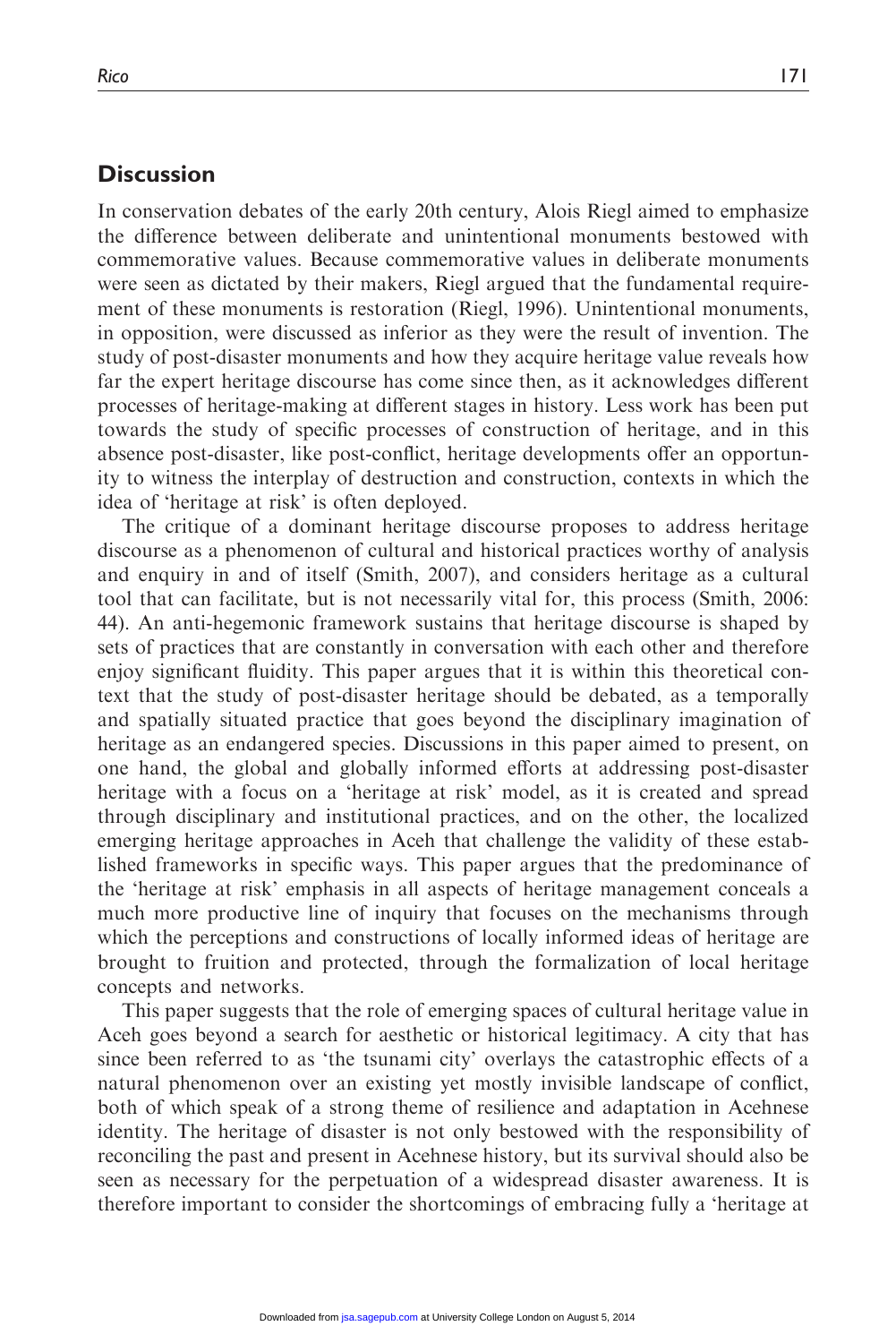risk' framework that refutes the role of risk and vulnerabilities in shaping heritage value, as these can be quintessential to the construction of value of certain forms of heritage.

As described in a report from the Badan Rehabilitasi dan Rekonstruksi (BRR) NAD-Nias, the Agency for the Rehabilitation and Reconstruction of Aceh and Nias, in December 2005, the tsunami is a 'virtuous circle' (BRR, 2005: 15): it can be seen as an event that created an opportunity for peace, a peace that is strengthened by a reconstruction effort that brings the entire community together to plan for their future. Reconstruction processes operate within a delicate balance between past and future imaginations and expectations. On one hand, reconstruction can be criticized for focusing excessively on a mission of improvement, contributing to the marginalization of past forms of livelihood, style and traditional practice, as has already been discussed in reference to BRR's own 'Build Back Better' program (Daly and Rahmayati, 2012). But on the other hand, a reconstruction process that aims to erase a destructive event by hoping to return to a pure pre-disaster landscape and livelihood may fail to contribute to disaster mitigation strategies, which require a preservation of knowledge about the threat and an effective transmission of this knowledge, as pointed out in posttsunami research as well (McAdoo et al., 2006). Emerging or damaged cultural heritage in this case has a unique opportunity to perform not simply as a victim, but as a witness and key interlocutor of a historical turning point.

This challenge under discussion here speaks of an epistemic issue in heritagerelated methodologies that construct heritage as a category globally and locally. The dominant heritage discourse and its methodologies still take as a point of departure the assumption that heritage already exists and has been readily and consensually identified. As this approach leaves the voice of the expert unchallenged, the methods used would therefore struggle to identify and incorporate new interpretations of heritage constructs by making constant reference to a previous interpretation of heritage value that may or may not hold relevance at the time, or in a specific context. In a context of post-disaster cultural heritage management, this challenge becomes crucial, as recent historical events and postdisaster identities that may be attached or are in the process of being attached to reconstructed landscapes are key avenues for localized post-disaster heritage debates. Moreover, the re-imaginations of cultural heritage as integral for the manifestation and operation of a 'culture of disaster' (Bankoff, 2003: 3) should be considered, as hazards and disasters become accepted or naturalized, historically situated, and remembered. It then remains to be further discussed whether heritage can ever be constructed separately from its state of ongoing and inevitable decay, considering the mobility of heritage value as it is able to migrate in and out of a state of tangibility. The debate presented in this paper asks that risk be considered as a fluctuating and constructive force (Rico, forthcoming), especially considering the role of risk perceptions in the project of modernity that informs modern heritage constructs and related practices (see Harrison, 2012).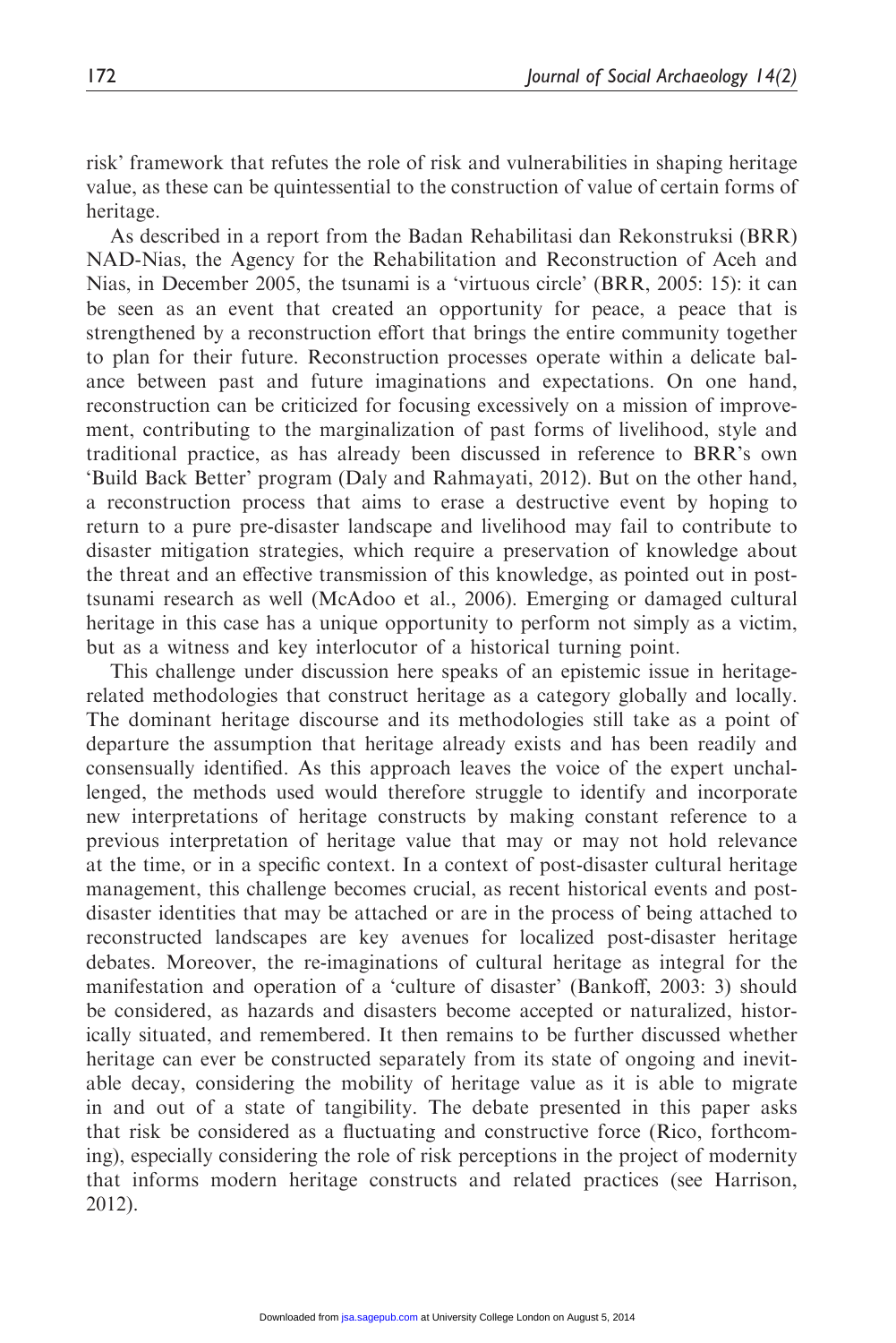#### Acknowledgements

I am grateful to my colleagues in Banda Aceh, Yenny Rahmayati and Kamal Arif, for their support and generosity throughout the fieldwork stages of this project. Moreover, Lynn Meskell at Stanford University provided valuable feedback at different stages of this manuscript. Finally, I thank the peer reviewers assigned to this manuscript, who contributed their time and expertise to make this a better piece of work through their comments.

#### **Notes**

- 1. This brief overview is only concerned with publications in the English language and with limited attention to the topic as it is covered in 'grey literature', as the issue under discussion focuses on the spread of a framework at the global level, considering the significance of institutional documents in this transfer.
- 2. This was circulated in email distribution lists. No archive of this newsletter was found online at the time of writing, except in the following source: http://lists.iwichita.com/ pipermail/acra-l/2005-January/014109.html

#### **References**

- Abungu GO (2005) Cultural heritage risk management: The Kobe & Kyoto declarations. ICOM News 2: 8.
- Arif K (2009) Ragam Citra Kota: Banda Aceh: Interpretasi Sejarah. Memori Kolektif dan Arketipe Arsitekturnya. Pustaka Bustanussalatin.
- Bankoff G (2003) Cultures of Disaster: Society and Natural Hazard in the Philippines. London: Routledge Curzon.
- BRR (2005) Aceh and Nias One Year after the Tsunami: The Recovery Effort and Way Forward (Booklet). Aceh: BRR.
- Byrne D (1995) Buddhist stuppa and Thai social practice. World Archaeology 27: 266–281.
- Byrne D (2007) Surface Collection: Archaeological Travels in Southeast Asia. Lanham, MD: Altamira Press.
- Calame J (1998) World monuments watch 1996–97: Lessons from the first cycle. Journal of Architectural Conservation 4(2): 54–61.
- Chadha A (2008) Ambivalent heritage: Between affect and ideology in a colonial cemetery. Journal of Material Culture 11(3): 339–363.
- Council of Europe (1992) The protection of the architectural heritage against natural disasters. In: Proceedings of the European colloquy on regulatory measures concerning the protection of the architectural heritage against natural disasters in Europe, Ravallo, Italy, 15–17 November 1989. Architectural Heritage Series 21. Strasbourg: Council of Europe Press.
- Daly P and Rahmayati Y (2012) Cultural heritage and community recovery in post-tsunami aceh. In: Daly P, Feener RM and Reid A (eds) From the Ground Up: Perspectives on Post-Tsunami and Post-Conflict Aceh. Singapore: Institute of Southeast Asian Studies, pp. 57–78.
- Donaldson MW (1998) The first ten days: Emergency response and protection strategies for the preservation of historic structures. In: Spennemann DHR and Look DW (eds) Disaster Management Programs for Historic Sites. San Francisco and Albury: APT, USPS and the Johnstone Center, Charles Sturt University, pp. 25–30.
- Feener RM (2011) The Acehnese past and its present state of study. In: Feener RM, Daly P and Reid A (eds) Mapping the Acehnese Past. Leiden: KITLV, pp. 1–24.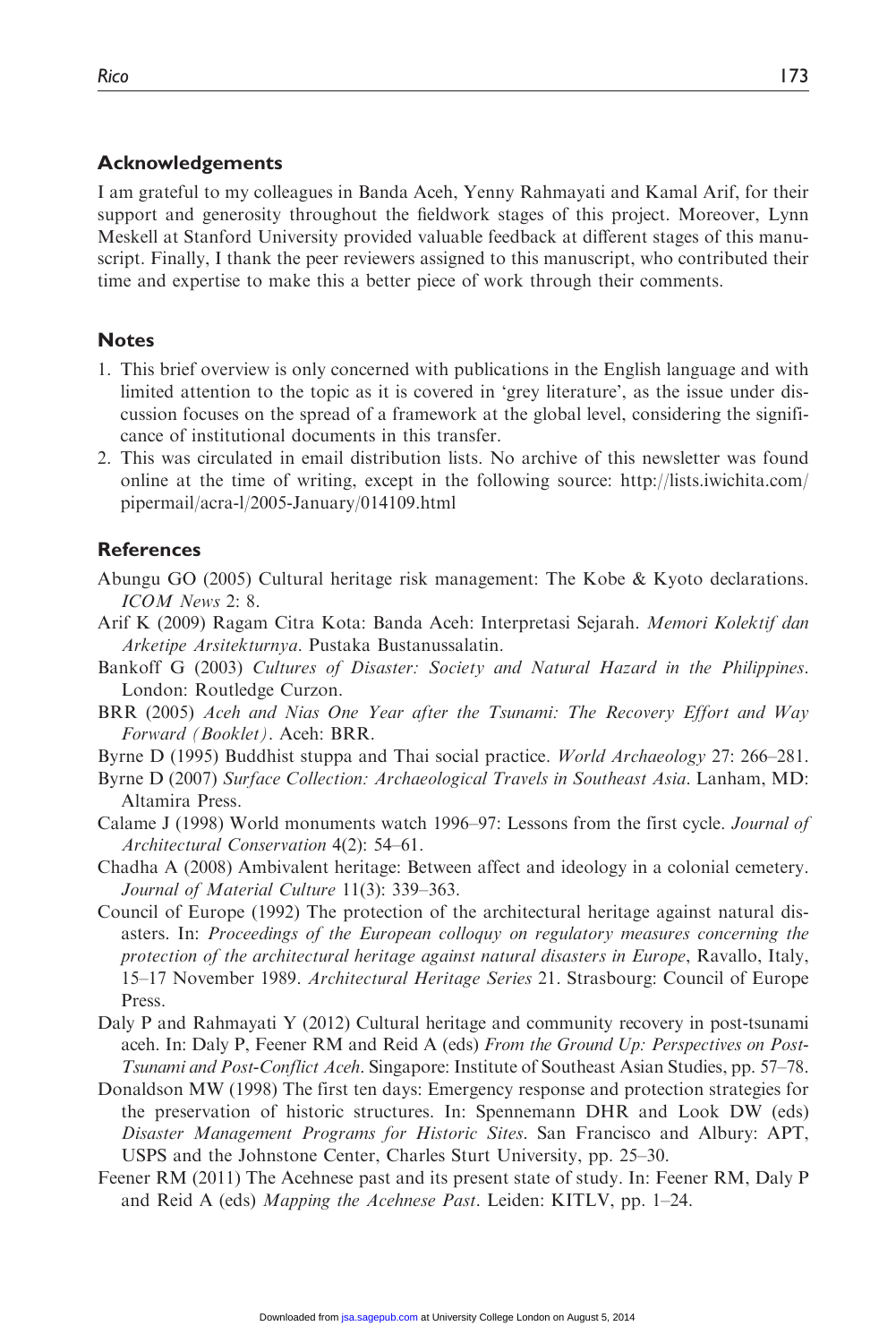- Feilden BM (ed.) (1987) Between Two Earthquakes: Cultural Properties in Seismic Zones. Los Angeles, CA: The Getty Conservation Institute.
- Harrison R (2012) Heritage: Critical Approaches. London: Routledge.
- Hunter JE (1994) Museum disaster preparedness planning. In: Knell S (ed.) Care of Collections. London: Routledge, pp. 246–261.
- ICBS (2004) Torino Declaration. Torino: ICBS.
- ICCROM (2005) ICCROM e-News Special Edition: Report on the Tsunami. In: ICCROM Newsletter. Available at: http://lists.iwichita.com/pipermail/acra-1/2005-January/014109. html (accessed 25 March 2014).
- ICOMOS Australia (2005) ICOMOS Asia Regional Tsunami News. In: ICCROM Newsletter. Archive available at: http://lists.iwichita.com/pipermail/acra-1/2005-January/014109. html (accessed 25 March 2014).
- Johnson M (2001) Renovating Hue (Vietnam): Authenticating destruction, reconstructing authenticity. In: Layton R, Stone P and Thomas J (eds) Destruction and Conservation of Cultural Property. London: Routledge, pp. 75–92.
- Jones BG (ed.) (1986) Protecting Historic Architecture and Museum Collections from Natural Disasters. Stoneham, MA: Butterworths.
- Karlström A (2005) Spiritual materiality: Heritage preservation in a Buddhist world? Journal of Social Archaeology 5: 338–355.
- Karlström A (2009) Preserving Impermanence: The Creation of Heritage in Vientiane, Laos. Uppsala: Uppsala Universitet.
- Layton R, Stone P and Thomas J (eds) (2001) Destruction and Conservation of Cultural Property. London: Routledge.
- Lestari Heritage Network (2005) Aceh Heritage: Documenting the Heritage of Aceh. Report, Lestari Heritage Network. Indonesia: Banda Aceh.
- Logan W and Reeves K (eds) (2009) Places of Pain and Shame: Dealing with 'Difficult Heritage'. Oxford: Routledge.
- Martinkus J (2004) Indonesia's Secret War in Aceh. Hilsons Point: Random House.
- McAdoo BG, Dengler L, Prasetya G, et al. (2006) Smong: How an oral history saved thousands on Indonesia's Simeulue Island during the December 2004 and March 2005 tsunamis. Earthquake Spectra 22(3): 661–669.
- Meskell L (2012) The rush to inscribe: Reflections on the 35th session of the World Heritage Committee, UNESCO Paris, 2011. Journal of Field Archaeology 37(2): 145–151.
- Nadeau BL (2011) Italy's Ancient Monuments and Cultural Heritage Crumbling. Newsweek, 7 July 2011. Available at: http://www.newsweek.com/italys-ancientmonuments-and-cultural-heritage-crumbling-68467 (accessed 25 March 2014).
- Nora P (1989) Between memory and history: Les Lieux de Mémoire [1984]. Representations 26: 7–25.
- Meskell L (2002) Negative heritage and past mastering in archaeology. Anthropological Quarterly 75: 557–574.
- Oliver-Smith A (2006) The centrality of culture in post-disaster reconstruction. Prince Claus Fund Journal 14: 20–29.
- Reid A (1979) The Blood of the People: Revolution and the End of Traditional Rule in Northern Sumatra. Kuala Lumpur: Oxford University.
- Reid A (2005) Remembering and forgetting war and revolution. In: Zurbuchen MS (ed.) Beginning to Remember: The Past in the Indonesian Present. Seattle: University of Washington Press, pp. 168–232.
- Reid A (ed.) (2006) The Verandah of Violence. Singapore: Singapore University Press.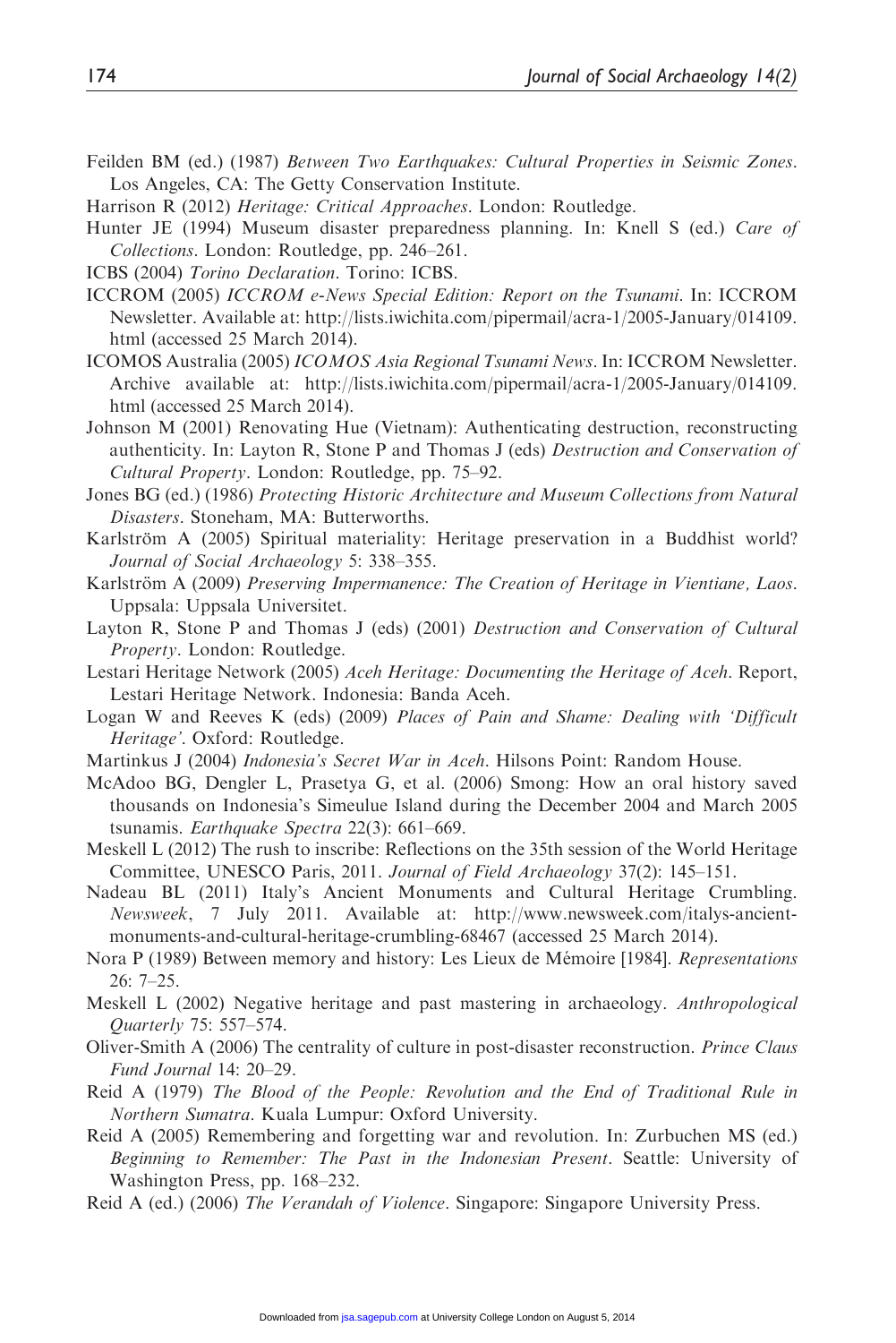- Rico T (2008) Negative heritage: The place of conflict in world heritage. Conservation and Management of Archaeological Sites 10(4): 344–352.
- Rössler M (2006) World heritage and climate change: Impacts on cultural sites. *Prince Claus* Fund Journal 14: 82–85.
- Saito H (ed.) (1999) Risk Preparedness for Cultural Properties: Development of Guidelines for Emergency Response; 1997 Kobe/Tokyo International Symposium. Tokyo: Chuo-Koron Bijutsu Shuppan.
- Schreiner KH (2005) Lubang buaya: Histories of trauma and sites of memory. In: Zurbuchen MS (ed.) Beginning to Remember: The Past In The Indonesian Present. Seattle: University of Washington Press, pp. 261–277.
- Shaw J (2000) Ayodhya's sacred landscape: Ritual memory, politics and archaeological 'fact'. Antiquity 74: 693–700.
- Sider G and Smith G (eds) (1997) Between History and Histories: The Making of Silences and Commemorations. Toronto: University of Toronto Press.
- Smith L (2006) Uses of Heritage. London and New York: Routledge.
- Smith L (2007) Cultural Heritage. I: History and Concept. New York: Routledge.
- Spennemann DHR and Look DW (eds) (1998) Disaster Management Programs for Historic Sites. San Francisco and Albury: APT, NPS and the Johnstone Center, Charles Sturt University.
- Stoler AL (2002) On the uses and abuses of the past in Indonesia: Beyond the mass killings of 1965. Asian Survey 42(4): 650–642.
- Stovel H (1998) Risk Preparedness: a Management Manual for World Cultural Heritage. Rome: ICCROM.
- Thiel CC Jr (1992) A strategy for planning and protecting immovable heritage: Lessons from natural disaster planning. In: Vandiver PB, Druzik JR, Wheeler GS and Freestone IC (eds) Material Issues in Art and Archaeology III. Materials Research Society Symposium Proceedings, Vol. 267, Cambridge: Cambridge University Press, pp. 149–160.
- UNESCO (1954) Convention for the Protection of Cultural Property in the Event of Armed Conflict. Paris: UNESCO.
- UNESCO (2007) Case Studies on Climate Change and World Heritage. Paris: United World Heritage Center.
- US/ICOMOS (2005) US/ICOMOS Newsletter No. 2. Washington DC: Newsletter, US/ ICOMOS.
- Utaka Y (2009) The Hiroshima 'Peace Memorial': Transforming legacy, memories and landscape. In: Logan W and Reeves K (eds) Places of Pain and Shame: Dealing with 'Difficult Heritage'. Oxford: Routledge, pp. 34–49.
- Valderrama F (1995) A History of UNESCO. Paris: UNESCO.
- Van Nispen L (1999) 'The Blue Shield': A programme for preparedness, first aid and advocacy. In: Saito H (ed.) Risk Preparedness for Cultural Properties: Development of Guidelines for Emergency Response; 1997 Kobe/Tokyo International Symposium. Tokyo: Chuo-Koron Bijutsu Shuppan, pp. 65–73.
- Vrioni A (1964) Victory in Nubia. UNESCO Courier, December: 5–6.
- Zurbuchen MS (ed.) (2005a) Beginning to Remember: The Past in the Indonesian Present. Seattle: University of Washington Press.
- Zurbuchen MS (2005b) Historical memory in contemporary Indonesia. In: Zurbuchen MS (ed.) Beginning to Remember: The Past in the Indonesian Present. Seattle: University of Washington Press, pp. 3–32.